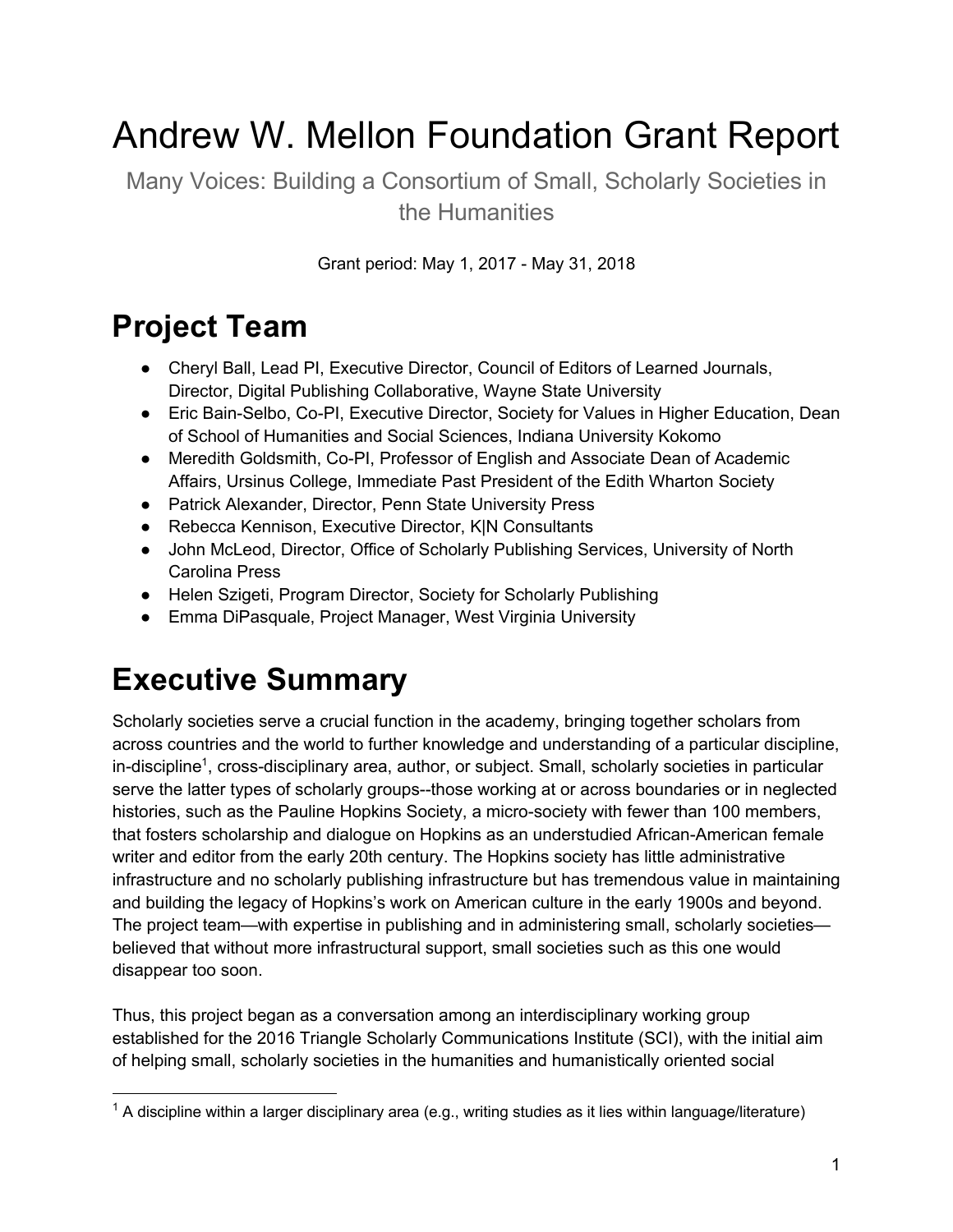sciences "flip" their print-based, closed-access journals to open-access models. However, we quickly realized that reimagining the business model for a society's publishing program was predicated on that society having a certain level of inherent stability and sustainability already in place, and it ignored the small societies that have no publications but that also needed sustainable infrastructures. We recognized that many small societies in this disciplinary area lacked that stability, in large part because both leadership and administration of the organization often falls on (already overtasked) faculty holding (generally) short-term positions. We determined that more work needed to be done to understand what baseline administrative, technical, and financial services support would be needed by these societies to create the solid organizational foundation that would allow them to start thinking strategically and, in the longerterm, moving to open-access publishing.

As a team, we sought a 12-month planning grant from the Andrew W. Mellon Foundation in the amount of \$59,500 to explore a specific approach to addressing the organizational needs of small scholarly societies (those with fewer than 1,000 members) in the humanities: establishing a consortium. The purpose of such a consortium would be to consolidate the recurrent and often time-consuming administrative, technical, and financial functions that all scholarly societies face, but that are especially burdensome for small societies with limited or no professional staff. The ultimate aim would be to allow these societies to focus their efforts on core activities and membership benefits—such as publishing a scholarly journal—rather than on the more mundane "business of the business." Our goal was to determine the interest in and possibility of creating such a consortium.

The planning grant covered 12 months of research and analysis, including an in-person meeting involving the project team, stakeholders from five small scholarly societies, and Steven Wheatley, as respondent, from ACLS, who all met In December 2017 to explore the consortium idea. The meeting was followed by an online survey of society officers (focused on small societies) based on the in-person discussion to further vet the idea. While the planning grant was meant to move us toward consortium-building, the centralization envisioned would be in service of several larger goals: to help small societies achieve financial stability through greater efficiencies; to support small societies' efforts to develop scholars and academic leaders in their respective disciplines; and to provide a forum in which small societies can collectively consider potential alternative approaches to traditional publication, including open access.

Survey respondents (n = 226) were overwhelmingly in favor of a consortium model for scholarly societies. (We could not filter out societies based on size prior to sending the survey, so larger societies also responded; we were able to filter answers to the survey based on society size, as can be seen below when discussing the survey results.) The largest area of need for small scholarly societies that emerged from the survey is for strategic planning and vision work while assistance with day-to-day operations is also of much interest. The project team also identified an area of further research: determining how and to what extent the organization's business models are impacted by their journal publications and how those publications might be affected by better strategic planning, including the possibility of "flipping" those journals to open access as an organization's mission and vision come into more concrete focus.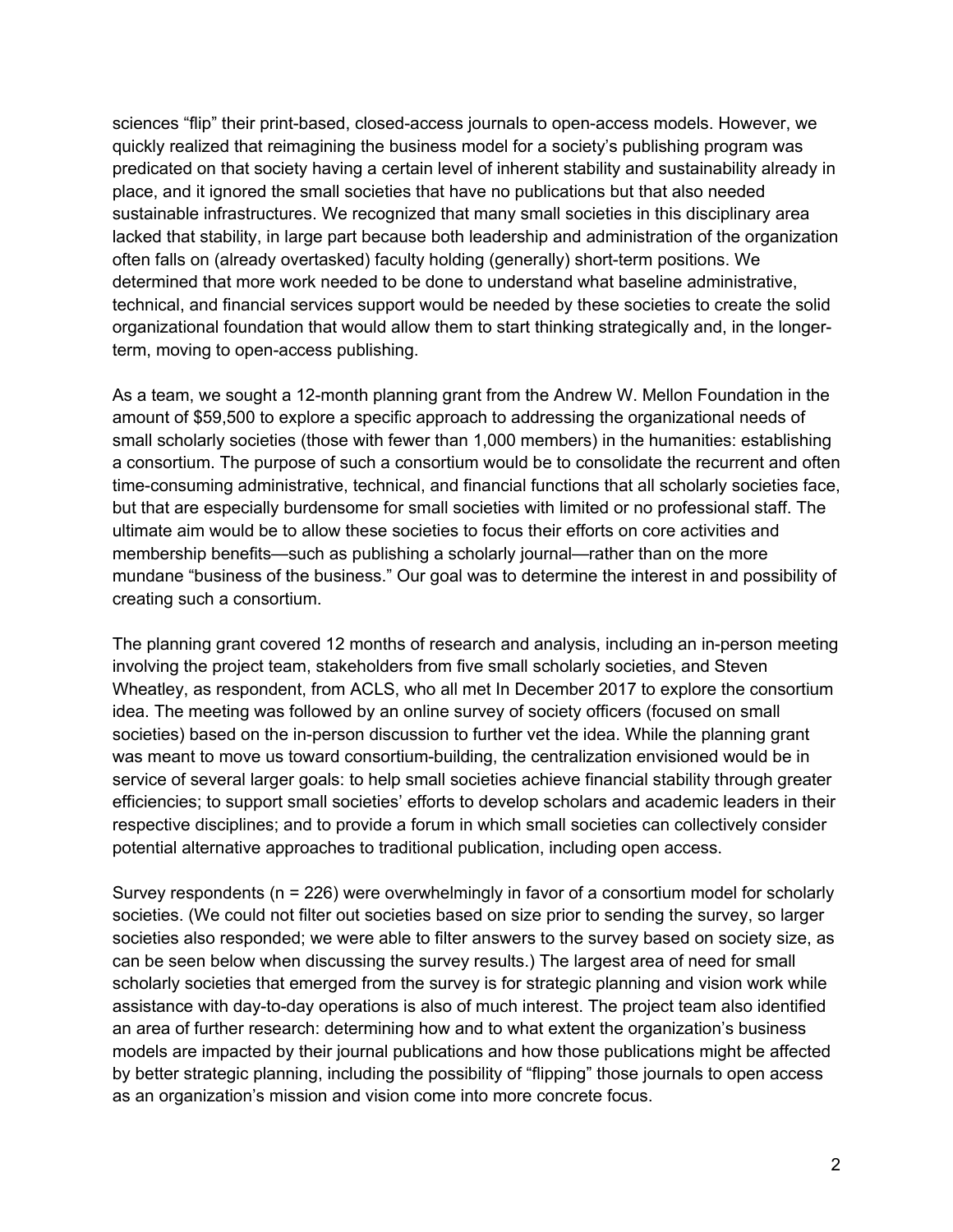The report concludes with several recommendations, including the need for building a consortium that offers strategic planning for all aspects of the society (including its publishing program), fosters collaboration across small scholarly societies, as well as facilitates the inclusion of more faculty ranks within the scholarly profession and societies. We define this *consortium* as a member and service organization that brings together small scholarly societies to share ideas and goals and provides help on strategic, administrative, technical, and financial matters. We offer a tentative look at what financial scenarios for such a consortium *might* be, but the work of finding potential partners with staffing resources, alongside a deeper research agenda into the connection between society publications and strategic planning, will be proposed as a follow-up planning grant.

## **Environmental Scan**

As a project team, we understood that there were gaps in our knowledge of small, scholarly societies, particularly small ones. During the summer and fall of 2017, team members collected a significant list of readings (see "Selected Readings" in Appendix A) to deepen our understanding of the critical issues touched upon by the grant project, which informed how we structured our face-to-face meeting with the stakeholders and, later, the survey. The readings covered a large number of topics, but focused in particular on the following:

- **Scholarly societies**. The readings provided many insights into the role of scholarly societies in the academy. A few of the readings focused on membership issues. Why do people join scholarly societies? What benefits do they receive? What more would they hope to get out of their membership? A couple of the readings also explored how scholarly societies (particularly smaller ones) might join together and collaborate in order to become more sustainable. Such articles supported our exploration of a possible consortium for small scholarly societies in the humanities.
- **Academic publishing.** The readings provided a broad introduction to the challenges and opportunities in current academic publishing practices, which was particularly helpful to team members who are not professionals in that industry.
- **Scholarly society publishing**. These readings honed in on the specific challenges and opportunities of publishing by scholarly societies—with particular attention to small scholarly societies in the humanities. Here we grappled more explicitly with the opportunities and threats of open access publishing.

While team members had extensive experience as academics, publishers, consultants, and scholarly society leaders, the additional research that we conducted provided us with both a sweeping overview of and a deeper dive into the critical issues explored in this grant project. In sum, we came to a greater understanding of the integral role that scholarly societies have in the production of knowledge and the health of academic communities. We understood better the challenges facing scholarly societies (again, small ones in particular) and both the opportunities and threats of open access publishing. We came away more convinced than ever that small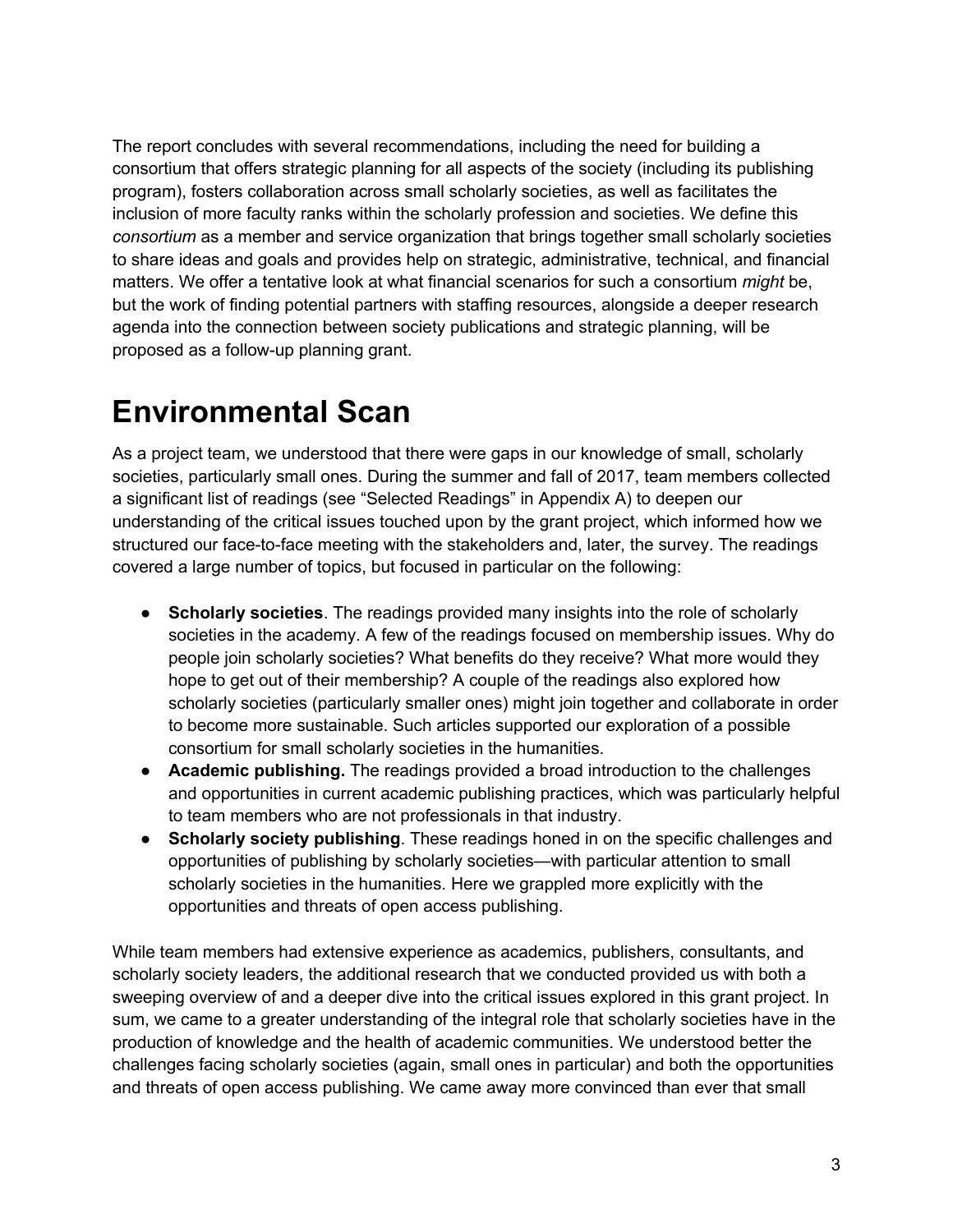scholarly societies in the humanities needed more support and resources to maintain their critical missions in the academy and to sustain those missions in the future.

## **Stakeholder Meeting Report**

To collect initial data on the feasibility of the consortium, the project team decided to conduct a stakeholders meeting in December 2017, which would include executive directors and presidents of small, scholarly societies. To prepare for this meeting, and to ensure we were inviting a diverse array of stakeholders, we researched societies based on the American Council of Learned Societies (ACLS) membership list, on the brainstorming done at Triangle SCI of societies with which the project team was familiar, on the societies represented by the Council of Editors of Learned Journals (CELJ) and being published by Penn State University Press (PSUP) and University of North Carolina Press (UNCP), as well as on the society work that was completed to support the 2014 white paper that team member Rebecca Kennison published through K|N Consulting on open access in humanities and social sciences.

This research produced a list of over 800 possible societies. We created a spreadsheet based on the relative size, discipline, and publication status (i.e., no publication to newsletters to journals) of each organization.

Aiming to emphasize disciplinary, professional, and embodied diversity in our stakeholders, we created an additional set of malleable criteria through which to review each possible society. These criteria included the following diversity perspective for each society:

- Race, ethnicity, gender or sexuality focus
- Location of organization or subject (e.g., North America/Europe or Central/South American, African, and Asian)
- Discipline (e.g., language/literature, history/philosophy/religion, or other discipline, including a strong focus on music/art/performance or social scientific)

We wanted to ensure that our in-person stakeholders would represent the broadest range of scholarly societies across these criteria.

For our in-person meeting, we intentionally selected a range of societies with under 1,000 members (including at least one micro-society of under 100 members) as well as a diversity of disciplines (music, history, single-author/literary societies, and area studies), those with and without publications, and those whose leadership also represented a diversity of race and gender. The five stakeholders are listed below. (Our sixth invited stakeholder was unable to attend.)

• Adélékè Adéèkó, President of African Literature Association (Ohio State University)

The African Literature Association (ALA) is an independent, non-profit professional society. The organization affirms the primacy of the African peoples in shaping the future of African literature and actively supports the African peoples in their struggle for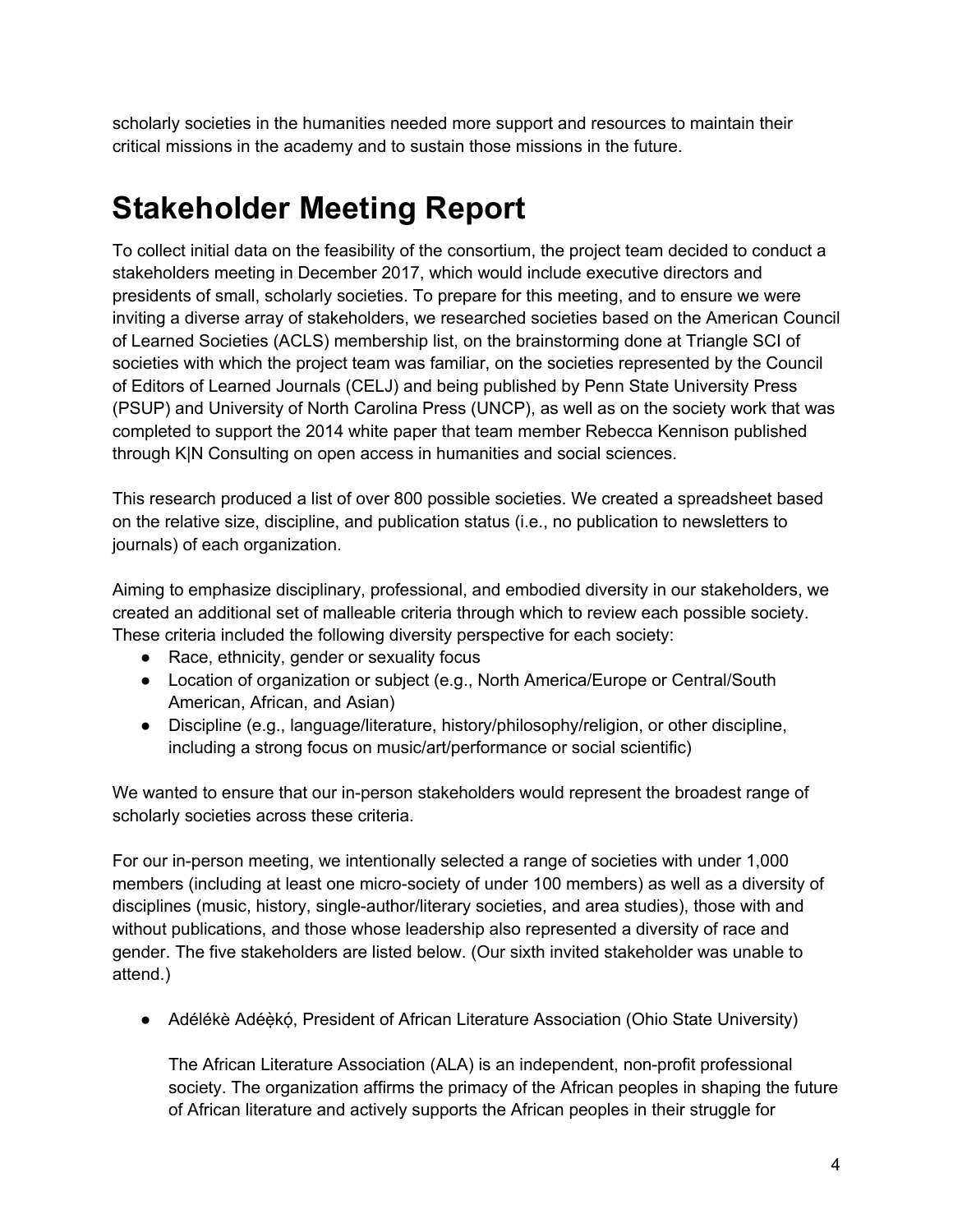liberation. The society publishes an annual journal, *Journal of The African Literature Association*, which was founded in 2006, and is published by Taylor & Francis.

● April Logan, President of Pauline Elizabeth Hopkins Society (Salisbury University)

The Pauline Elizabeth Hopkins Society (PEHS) was officially established at the Spring 2009 American Literature Association Conference. The society works to encourage interest in Pauline Elizabeth Hopkins' life, writings, and the issues she explored. The PEHS aims to foster scholarship and dialogue on Hopkins and her era through conference meetings, publications, and pedagogical resources useful to scholars, teachers, and community members at large. Currently, the society publishes an annual newsletter to document society activity. The society has roughly 30 members.

● Kristine Navarro-McElhaney, Interim Executive Director of Oral History Association (Arizona State University)

The Oral History Association (OHA) has served as the principal membership organization for people committed to the value of oral history since 1966. OHA engages with policy makers, educators, and others to help foster best practices and encourage support for oral history and oral historians. With an international membership, the OHA serves a broad and diverse audience including teachers, students, community historians, archivists, librarians, and filmmakers. *The Oral History Review*, published biannually by Oxford University Press, is the U.S. journal of record for the theory and practice of oral history and related fields.

● Kim Park Nelson, Executive Committee Member of Alliance for the Study of Adoption and Culture (Minnesota State University, Mankato)

The Alliance for the Study of Adoption and Culture (ASAC) officially formed, through a constitution established in 1998, under the name The Alliance for the Study of Adoption, Identity, and Kinship. The ASAC promotes understanding of the experience, institution, and cultural representation of domestic and transnational adoption and related practices such as fostering, assisted reproduction, LGBTQ+ families, and innovative kinship formations. The society's journal, *Adoption & Culture,* published by Ohio State University Press, publishes essays on the many aspects of adoption's intersection with culture. The society is made up of approximately 200 members.

● Mariana Sonntag Whitmer, Executive Director of Society for American Music (University of Pittsburgh)

The Society for American Music is a non-profit scholarly and educational organization incorporated in the District of Columbia as a 501(c)(3) and is a constituent member of the American Council of Learned Societies. Dedicated to the study, teaching, creation and dissemination of all musics in the Americas, the society aims to serve a wide and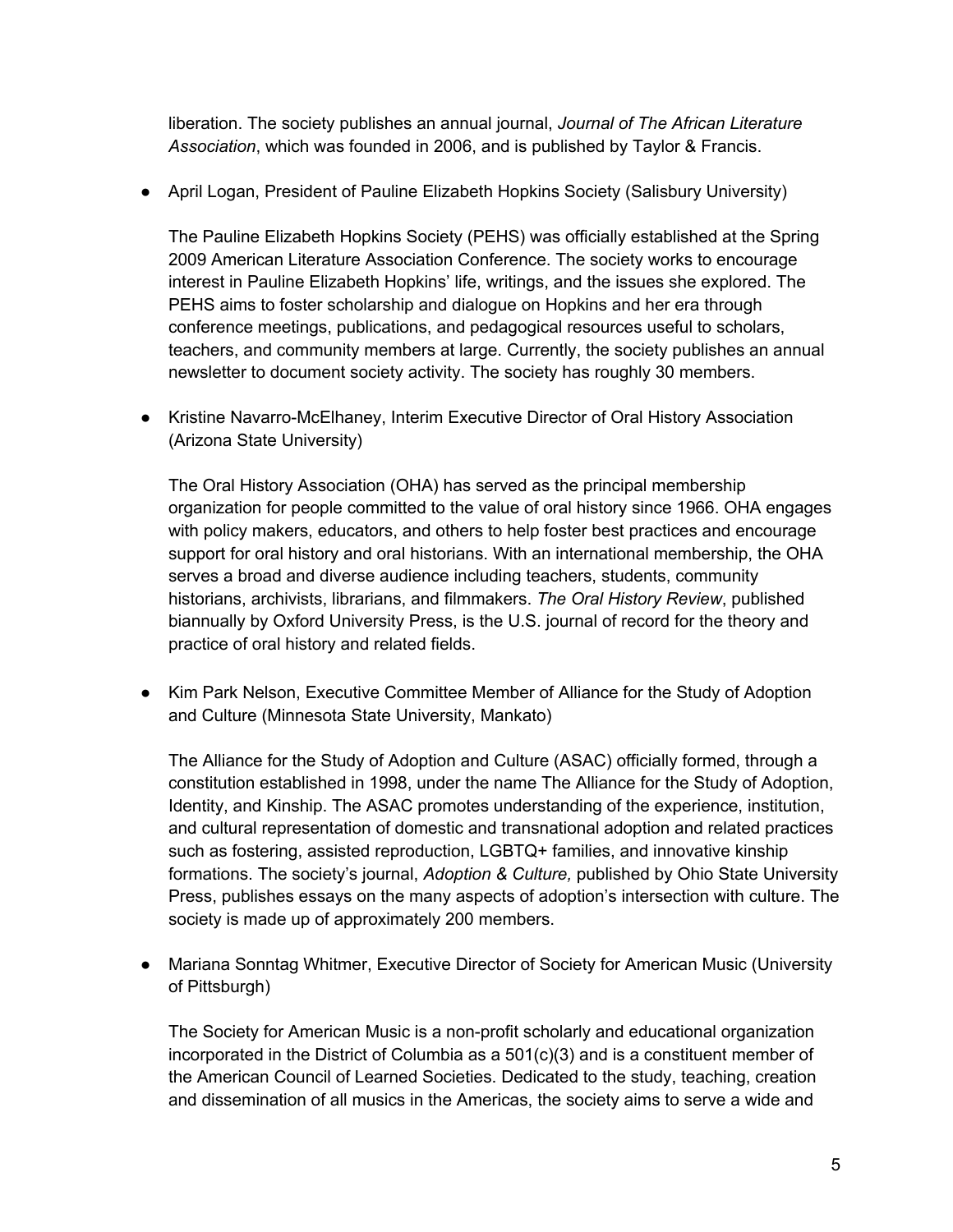diverse array of academics, librarians, composers, performers and members of the general public. The society's journal, *Journal of the Society for American Music,* was created in 2007 and is published by Cambridge University Press.

Our PIs also represented a diverse array in terms of disciplinarity (interdisciplinary, singleauthor/literary, publishing), size (under 100 members to 500–1,000 members), and their society's publishing component:

- Council of Editors of Learned Journals: very small society, interdisciplinary, no publishing venue
- Society for Values in Higher Education: small society, interdisciplinary, journal venue
- Edith Wharton Society: micro-society, single-author, journal venue

In addition to the stakeholders, we invited Steven Wheatley, vice president of ACLS, to join our in-person meeting to provide key points of information on the function of executive directors and feedback on the uses of consortial models for scholarly societies.

Prior to the meeting, we asked stakeholders to provide us with additional information we could not otherwise get from their society's website, such as annual reports, organizational charts, bylaws and/or constitutions, their last or latest journal issues, and membership counts/rates along with available demographic information (including graduate students, international members, and those employed outside the academy). This information was intended to supplement our understanding of these specific groups, as examples of the larger collection of small scholarly societies.

While the overarching goal of the in-person meeting was to get initial feedback on the idea of a consortium from small society stakeholders, to do that, it was necessary to learn quite a bit about the current and future operational status of each organization and the importance of society leadership as part of each stakeholder's work in the profession. We formulated a set of themed questions, taken from our initial research questions proposed in the grant narrative, that we thought might help us answer the question of "Does One Size Fit All?" when it comes to supporting small scholarly societies:

- **History**: Why does your organization exist? How did it come into being? What are the circumstances? Is that start-up rationale relevant in the daily operations of your current organization?
- **Mission**: Has the mission of your organization changed over the years? If so, how and under what circumstances did it change? If not, do you think a reevaluation of your mission is needed? What do you see as the most significant risks to meeting your mission in both the short- and long-term?
- **Values**: How would you describe the values of your society? How do you balance the intellectual work of the society within real or perceived changes in your discipline? How do you balance or strive for growth alongside the need for stability and longevity? What values does your organization place on interdisciplinarity?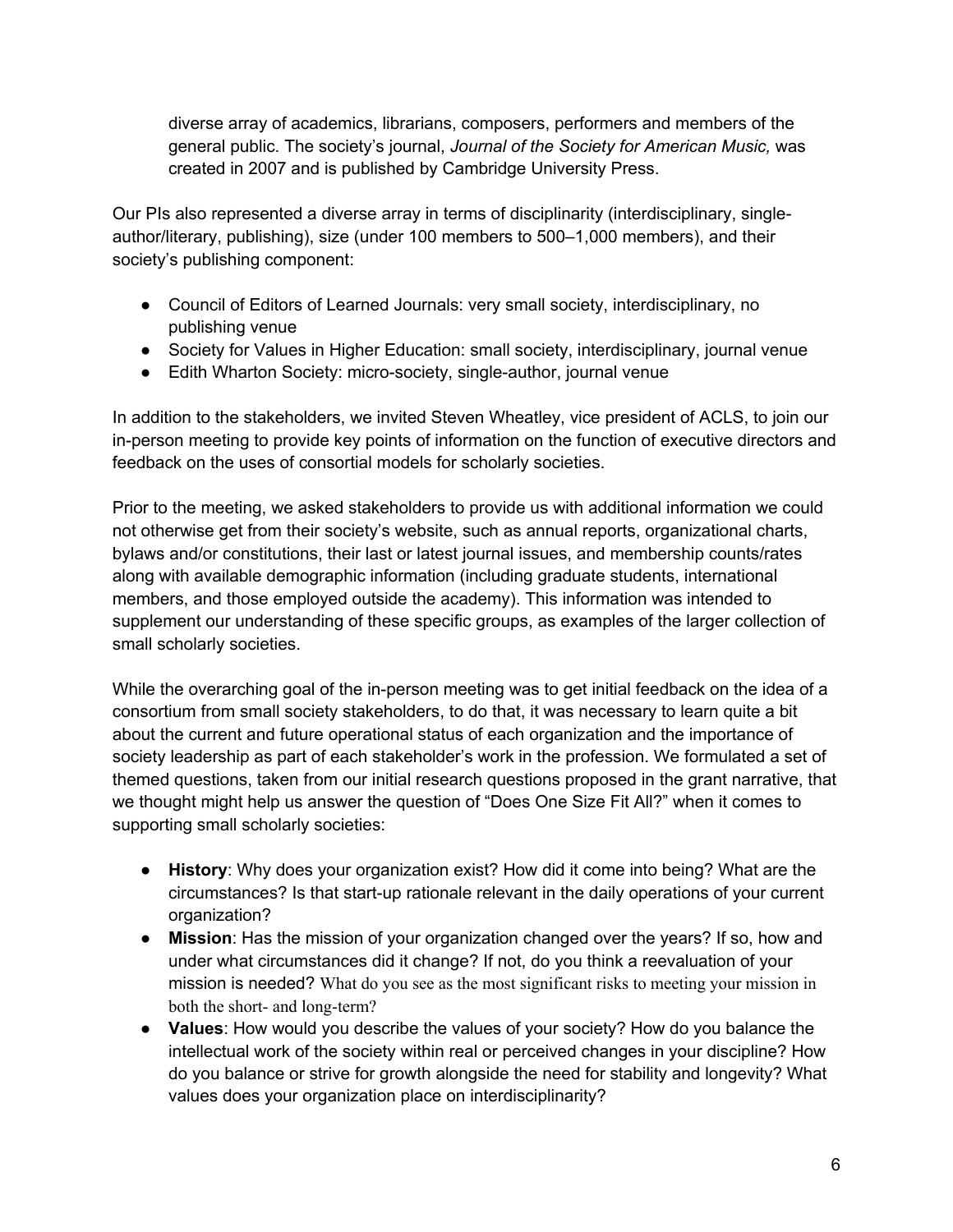- **Governance**: Is the society a legal entity? How is governance structured, and which persons/bodies hold what roles and responsibilities? How is the Board structured, and what is its current makeup? How are new Board members identified, solicited, and compensated? Do you have bylaws and, if so, how and when are they updated? Is there anything about the governance structure that would prevent your organization from joining a consortium? Is there anything about the governance structure, responsibilities, or roles that you feel needs to change in order to better serve your organization both now and into the future? How does your society plan for the future? Does it have a formal or informal strategic plan?
- **Finance**: Who manages your finances? What are your organization's revenue streams? How are revenues allocated in support of the organization's activities? Who is paid and who is volunteer? From whom are you receiving in-kind services/resources (e.g., administrative support at your university, research assistants paid for by the college, free mailing, IT support for a listserv, etc.)? Is there anything about your financial structure, processes, or activities that you feel needs to change in order to secure a sustainable future for your organization?
- **Membership**: Why do people join your organization? If they continue to be members over the long term, why? How do you engage members now through scholarly, social, and technical means? How do you want to continue/change that in the future? How do you recruit new members and create pipelines for potential new members? How do you secure membership renewals? How are your membership demographics changing? How are those changes affecting your mission/values/goals?
- **Communication Practices**: What forms of communication do you use with your members? What feedback do you get from members about communicating with them? What are you planning, if anything, for changing/bettering your communication with members? How do you view your communications as strategies for recruitment, bringing in new members into the group?
- **Publishing**: What are the objectives of the journal? Who owns the journal and are there other entities who help fund it? What is the relationship of the publishing arm to the rest of the organization? Does your society have a relationship to a press/publisher? If so:
	- What services does your publisher offer to the society beyond journal management?
	- Does your publisher provide learning and professional development opportunities to societies and its members, and if so, how?

How does interdisciplinarity impact your publications? If the journal is not open access, is the journal included as a member benefit (provided at no cost) or offered at a reduced rate for members? If you don't publish a journal (or other publication) from the society, have you ever considered a journal or other publication in the past or think you will do so in the future?

- **Other Intellectual Work**: What types of work/projects does your society work on? Is there an annual conference? How does your society create or bring on new projects? Do you give awards/prizes? Are there other initiatives that your society is involved with?
- **SWOT Analysis:** In a few lines or bullets, please describe your organization in terms of its:
	- Strengths
	- Weaknesses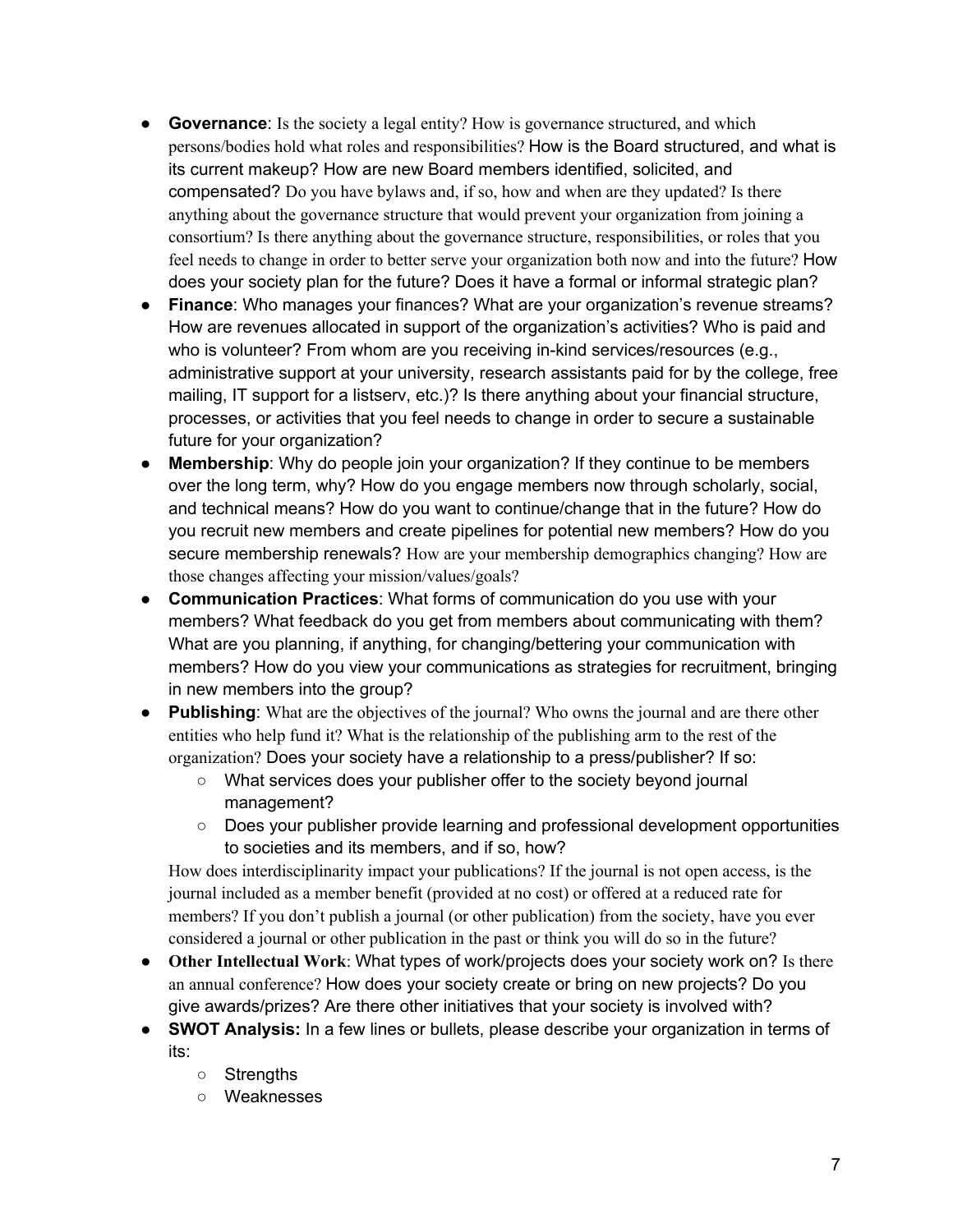- Opportunities, and
- Threats

and include any additional information you would like us to know about your small, scholarly society.

We sent the above set of research questions to the participants in advance, asking them to *consider* how they might answer them. We specifically asked them not to write answers to these questions—primarily for fear of it seeming a daunting amount of work, but also because we wanted to use these questions as a framework for the hands-on work of the in-person meeting.

The meeting was structured to allow for in-depth discussion among the stakeholders and the facilitators, with the aim of developing a nuanced understanding of society leadership, operations, and practices. As all three co-PIs have been society executives, we began by introducing ourselves and describing both the current state—membership, finances, publications, and so on—of our own societies. That first evening allowed for an informal discussion of society leadership and its benefits and challenges.The second full day was structured to allow the morning discussion to focus on the status and growth of the scholarly societies under discussion in the next 5-10 years. We followed up on four themes from the premeeting questions: Mission, Values, Publishing, Other Intellectual Work, and then moved on to Opportunities and Threats (see images below).

We recorded the stakeholders' commentary using flipcharts and our Project Manager, Emma DiPasquale, took detailed notes throughout. Rebecca Kennison of our research team served as facilitator, Steven Wheatley asked key questions and helped frame the discussion, and all stakeholders and researchers participated actively. The result was, as we had hoped, a nuanced account of the work of society leadership that helped us, in turn, develop our questions for the survey, which is discussed in the next section.

On the flipcharts we captured the ideas generated by each of the questions we posed. This approach facilitated conversation as all stakeholders could see each other's responses, and unexpected similarities in the concerns expressed by a range of society leaders emerged.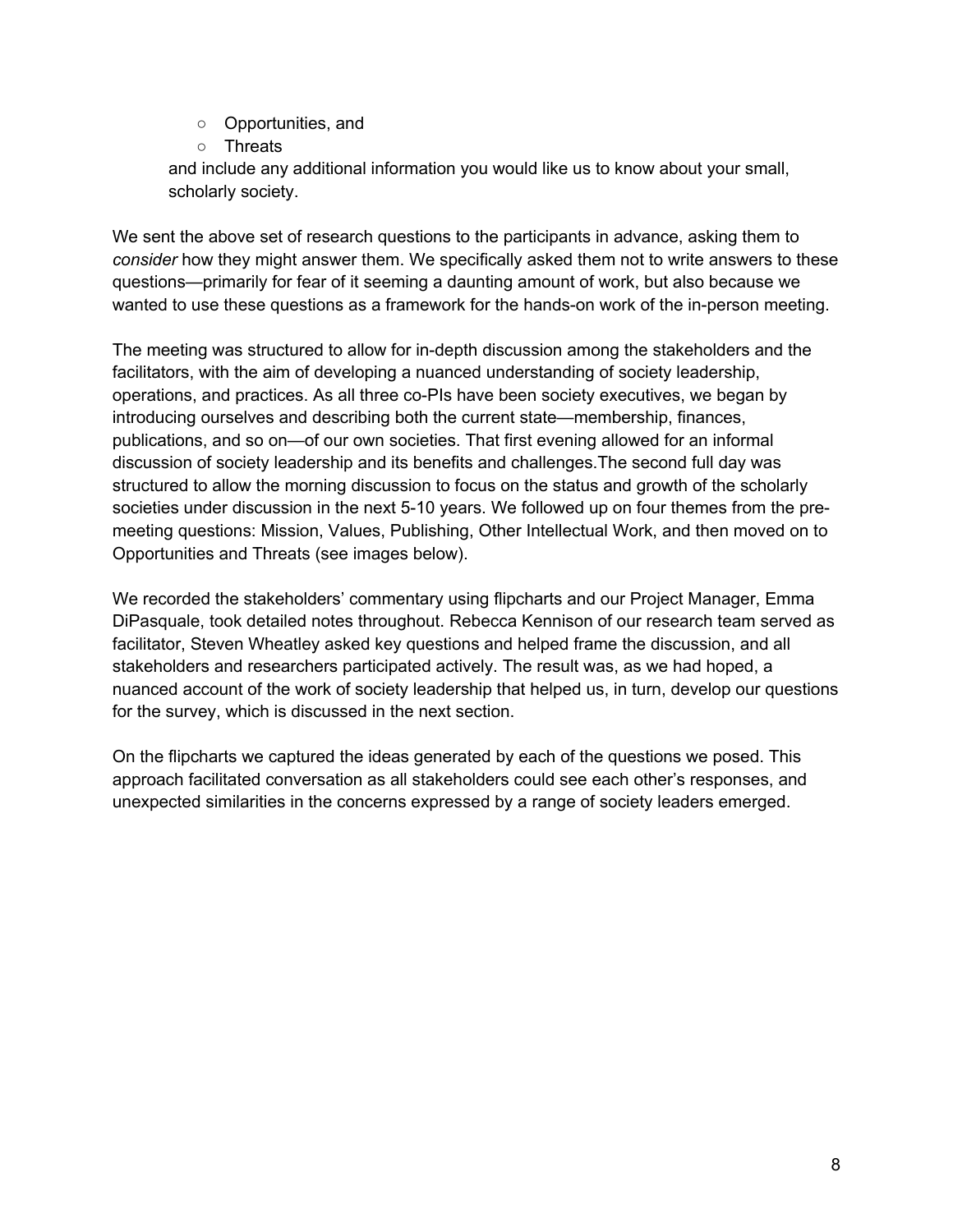

*Figure 1. Small society executives noted opportunities and threats to their organizations in a SWOT analysis exercise during our in-person project meeting in December 2017.* 

The intensity of our discussions was an unexpected benefit, and one that, in some ways, further validated the need for this project and our plans toward consortium formation. It was clear that the society executives cared deeply about this work, for its intellectual, social, and communitybuilding components. The key observations that emerged during the stakeholder discussion are summarized below.

#### **Key Takeaways from the Stakeholder Meeting**

In most cases, the work of a small scholarly society is being carried out **without support** either financial, institutional (e.g., through course releases), or professional (e.g., recognition in the tenure and promotion process). For many of the faculty involved in running a society, it is a genuine labor of love. Society stakeholders acknowledged the double-edged nature of this task—work that brings them personal satisfaction and, in fact, helps perpetuate small scholarly societies is often just the kind of labor that fails to bring them the support they need on their own campuses.

Society executives were also keenly aware of the **professional development challenges** they faced in their administrative roles, which can often lead to societies teetering on failure. Few faculty have training in conference planning and organization, membership management, or the legal and financial issues involved in running a society. Almost all the stakeholders identified these issues as significant challenges. On more than one occasion, these professional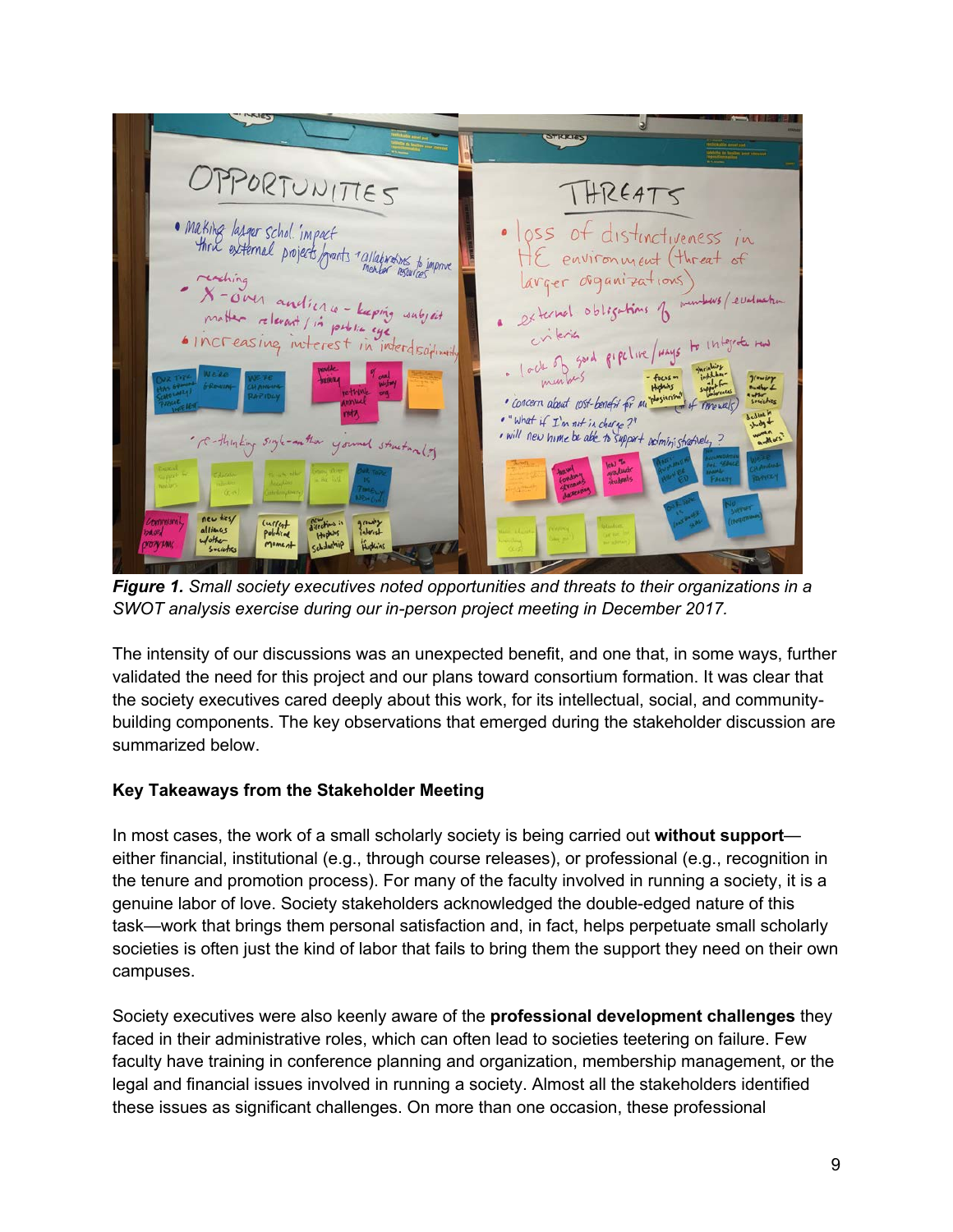development challenges were connected to genuine **financial threats** their societies faced, as in instances when conferences were at risk of cancellation due to lack of organization and related issues. Several identified challenges around **staffing**: some society members take up executive roles and responsibilities simply because no one else will, leaving the fate of the society in a tenuous position.

Almost all stakeholders identified a **tension between short-term operational duties and longrange planning**. Society executives—especially those with less than 500 members—are doing the best they can to manage the nearest events on the horizon. With insufficient staff support, inaccurate or insufficient record-keeping, and frequent staff transitions, it is difficult to develop new publication venues or opportunities; recruit new members; conference plan multiple years ahead or to consider alternatives to traditional conferences; and especially, to fundraise and think proactively about the organization's finances. Our stakeholders noted a wish for support in these longer-term strategic areas, which, in turn, informed the questions we developed for our survey; we kept a separate large "Post-It" list of questions based on the stakeholders' convergent points of challenge.

These rich discussions occurred during the full day of the event, and stakeholder participants were then free to leave that evening. The project team stayed another day to conduct a postmortem and hear feedback from Wheatley, who provided encouragement that the areas of need stakeholders expressed were indeed of relevance and worthy of pursuing further research through the survey. During that second day, the project team developed survey questions focusing on the following topics:

- professional rank (e.g., associate professor) and status (e.g., tenured) of the society leader,
- governance and legal status of the society,
- revenue streams and budget,
- and the following areas of growth and challenge for societies: administration, development, events, membership, publication, and promotion.

Each was broken down into survey components, as discussed in the next section.

## **Survey Methodology**

Starting with the basic questions we derived from the workshop conversation, the project team fleshed out information transcribed from the Post-It flip charts so we could further refine and elaborate questions for the survey. We included questions about the respondent's demographics, the society's demographics, as well as the consortial issues relating to administration, development, events, membership, publication, and promotion (outlined below). See Appendix B for the full set of survey questions.

The **demographic** questions included

- Respondent's geographic location of work
- Institution type
- Size of scholarly society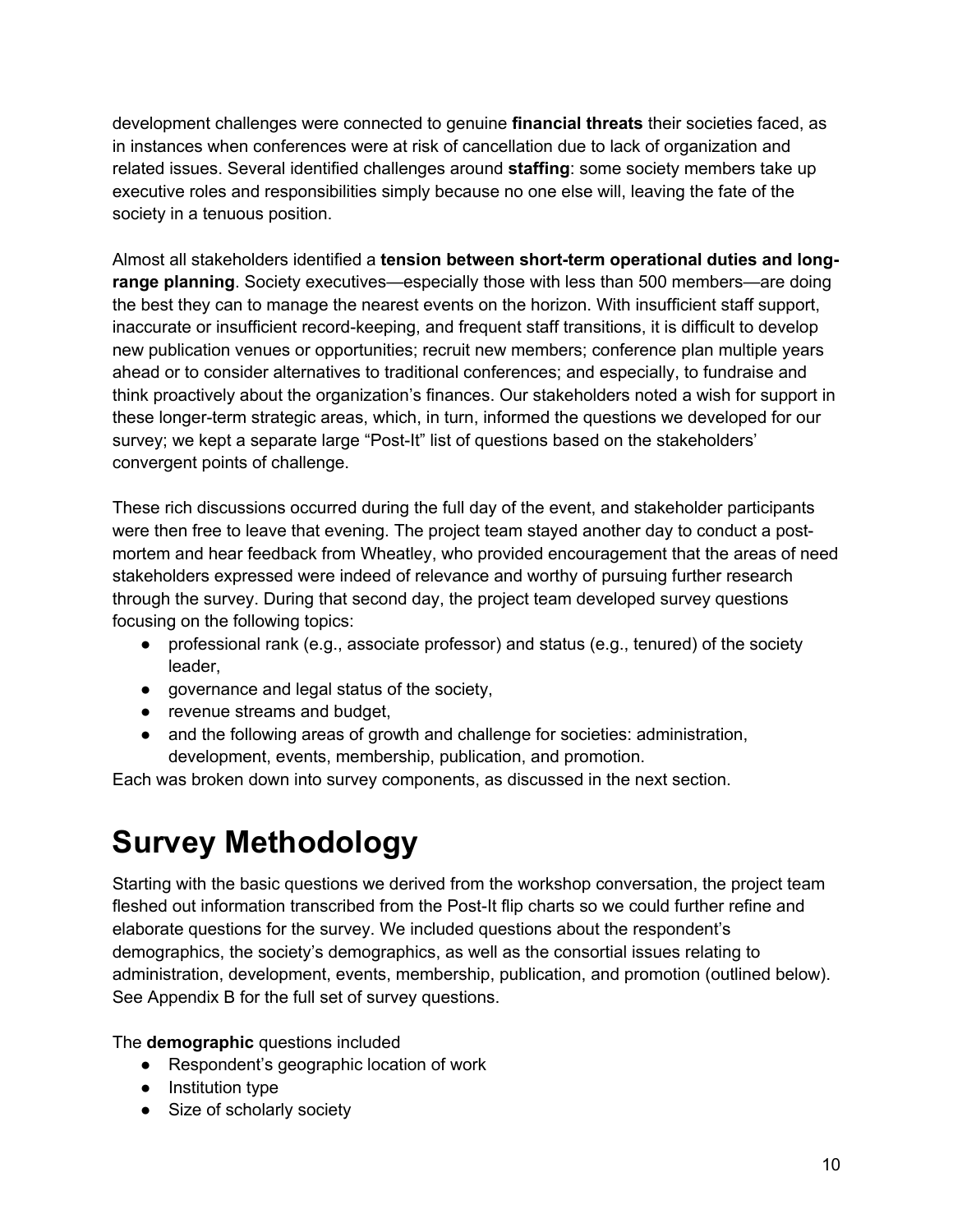- Leadership position in society and academic status
- Society discipline
- Legal status
- Governance structure
- Sources of revenue and support
- Total operating budget

We decided **not** to ask more revealing demographic questions, such as asking users to input the name of the society they were responding for. After some team discussion, we believed that allowing respondents to remain anonymous would allow for more directness in their responses, and that such forthrightness outweighed the potential problem of possible duplication of answers (e.g., if a society president *and* its executive director both answered the survey independently).

We could not account for being able to *only* target small, scholarly societies with the survey link, which is why we asked respondents to provide the size of their organization. That way, we could separate out and compare the respondent organizations ourselves, using the following designations:

- Micro (<100 members)
- Very small (100-499 members)
- Small (500-999 members)
- Medium (1,000-4,999 members)
- Large (5,000-9,999 members)
- Very large (10,000+ members)

We also skirted any in-depth questions on financial information for the organization, asking instead about funding sources. One of the key financial questions posed during the in-person meeting was what such a consortium might cost, whether that cost might be on a sliding scale depending on society size, and whether the smallest organizations -- those often most in need of support -- would be able to afford membership/services. So understanding the finances of a range of organizations is important to planning a successful business model for a consortium, but asking potentially hundreds of stakeholders with whom we had not yet built a rapport for this information seemed like it would provide unreliable information, if some of the respondents knew their own organization's finances at all (some would not, as represented by the select cases we had been working with so far). We wanted to ensure all the questions in the survey could be answered easily and quickly, and we did not want detailed questions about finances to stop respondents mid-survey. We also knew that questions about society financials would be better left for more follow-up, in-depth research on business modeling.

The **consortial** questions focused on six areas under which the stakeholders indicated they saw challenges in running their own societies. These six areas were listed and defined this way:

- Administration (e.g., accounting, bylaws/constitutional documents, strategic planning, etc.)
- Development (fundraising, grant writing, etc.)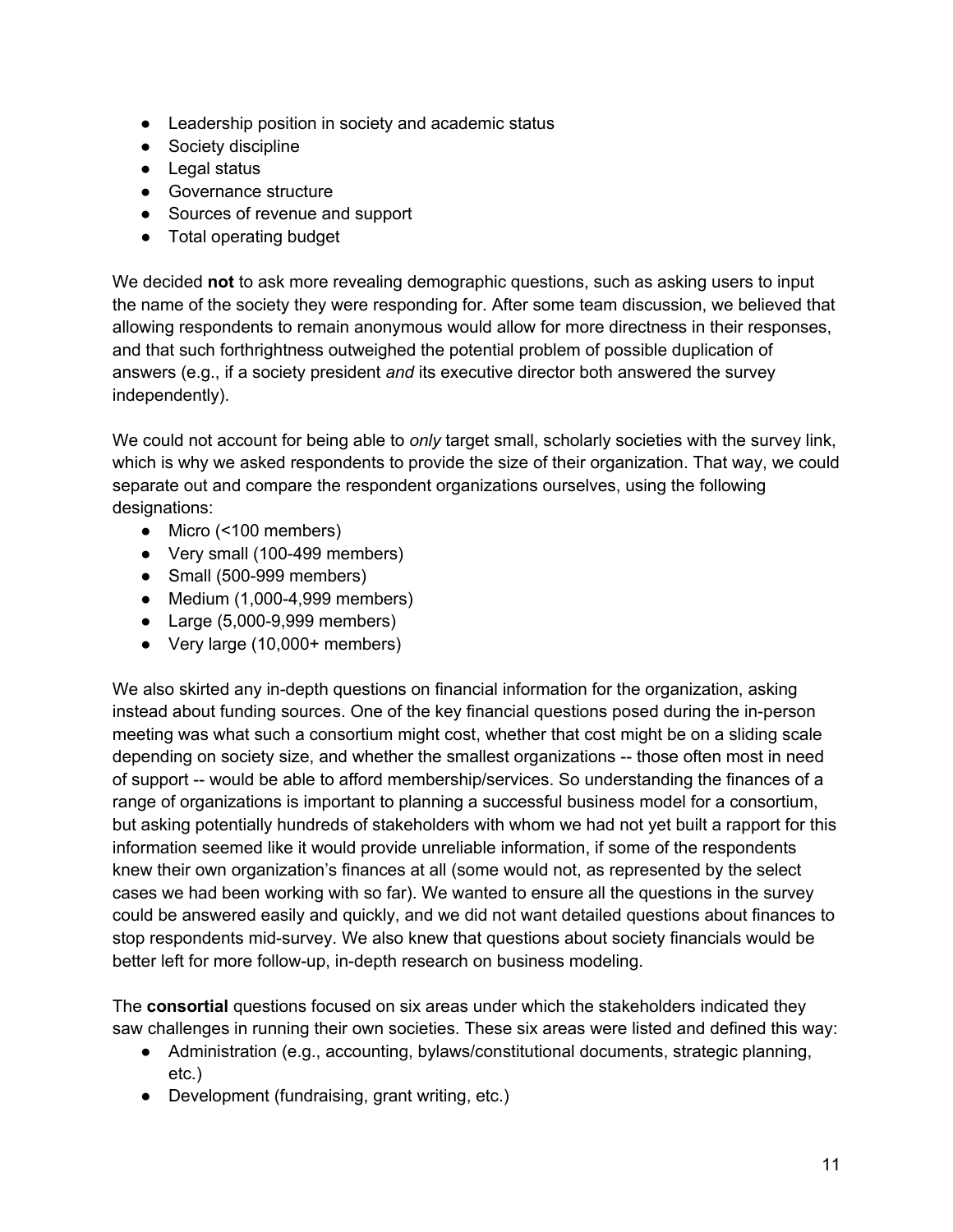- Events (e.g., conference planning and management, affiliated conferences/sessions, other events, etc.)
- Membership (e.g., recruitment and renewals, member lists, member communication, networking, mentoring, etc.)
- Publications (e.g., editorial and production support, subscription management)
- Promotion (e.g., marketing and promotion of society and its publications, society website, etc.)

We asked participants the following types of questions about the above six categories:

- The importance of each of these areas to running the society
- How they would describe the time spent on each of these activities
- Whether they were spending too much or too little time on any of these areas
- With which areas they could use more help (if such were available)

Because we wanted to get gut-reaction feedback from leaders as to how they felt about doing the work of their society, we asked in a description question—"In each of these areas, how do you feel about how you're spending your time?"—and provided the following Likert scale of responses:

- 1. Under water
- 2. Some days are better than others
- 3. Just making it, but could use some help
- 4. Doing well, going strong
- 5. Not applicable

We followed these initial consortial questions with more detailed questions about each of the six categories, specifically asking survey participants "If there were an organization that offered some or all of these tasks to assist societies, which would you be interested in getting help with?" Each of the six categories included several subcategories that respondents could check, indicating none, some, or all, depending on their society's current needs. For instance, under Administration, we offered the following, more specific options that leaders could choose as tasks with which they needed help (see Appendix B for the full survey questions):

- Accounting/bookkeeping
- Investments
- Taxes
- Salaries/payroll
- $\bullet$  501(c)(3) status
- Legal resources (e.g., contract negotiations)
- Bylaws
- Merchant services (e.g., eCommerce, PayPal, etc.)
- Strategic planning
- Leadership transition guidance
- Collaboration facilitation with other societies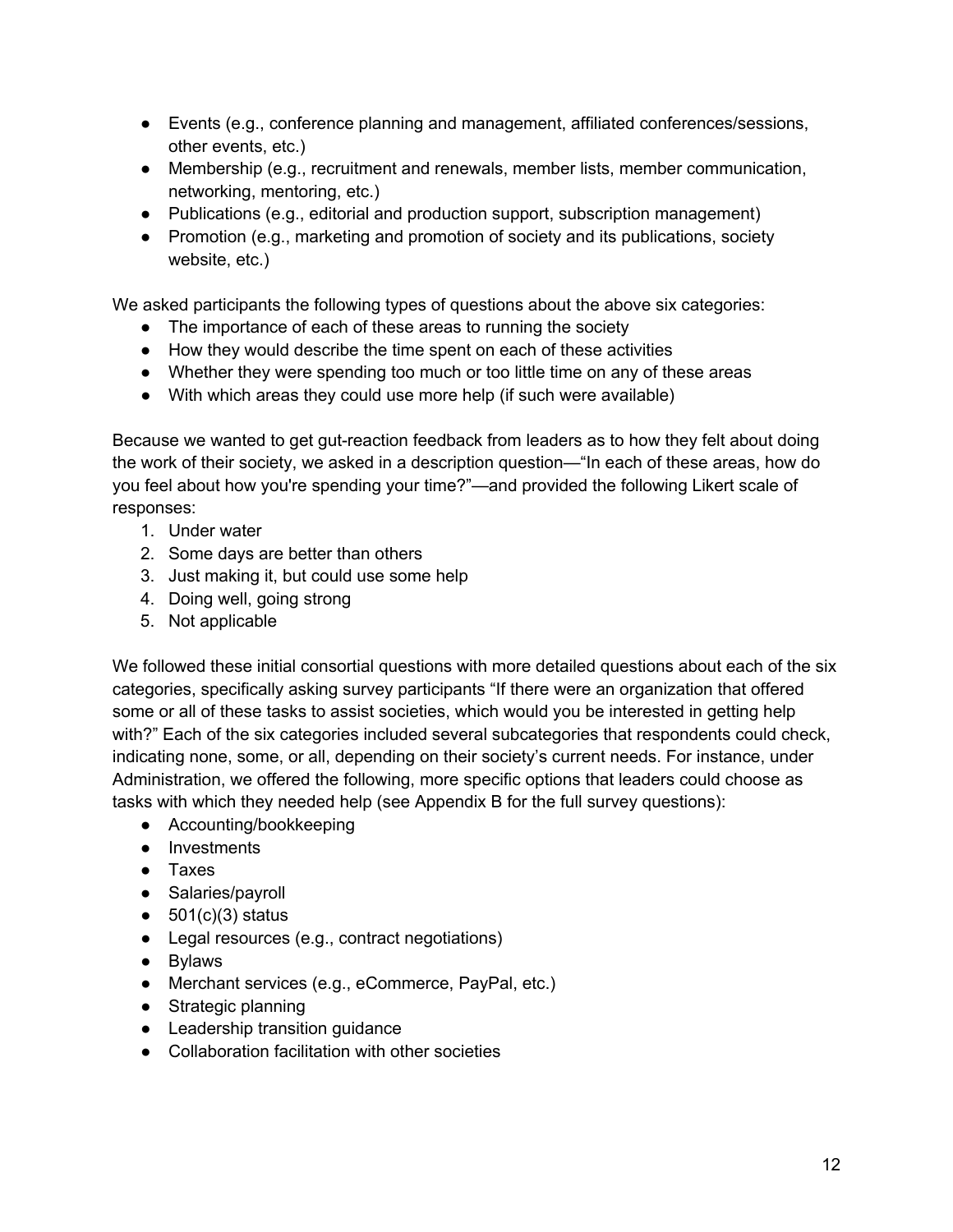We also asked whether participants could imagine other one-time services that their scholarly society might be interested in, such as webinars on editorial practice, consulting on governance and legal issues, and workshops on "flipping" scholarly journals. The survey concluded with a query asking for contact information if they would be interested in a follow-up conversation/interview.

Once we had defined the survey instrument, we submitted an Exempt IRB protocol for the data collection through West Virginia University (protocol #1802969987), which allowed us to anonymously collect the data using SurveyMonkey, store it for three years, share it among the project team, and discuss the raw data in this report to Mellon. (The IRB does not allow us to further publish on this data.)

Once the survey questions were completed and entered into SurveyMonkey, the project team members tested the survey, which resulted in a few minor revisions in terms of wording, question order, and interface design. After the revisions, we tested it again among ourselves, and then sent a final test to the five stakeholders who had attended the December 2017 meeting. We received no additional suggestions from them, so we released the survey to our participant list.

In creating the participant list, we used the initial society list from which we had pulled the five in-person stakeholders, which included allied organizations from the ACLS and CELJ, as previously mentioned, along with those from the Modern Language Association, the American Political Science Association, the American Historical Association, the American Academy of Religion, and the American Anthropological Association.

On February 25, 2018, we sent the survey to 827 people, of which 43 opted out. (A feature of SurveyMonkey allows potential participants to opt out of all SurveyMonkey surveys, not just the one we sent.) Of the remainder, 520 (62.9%) opened the email, and 226 took the survey. We sent weekly reminders to all on the original list, urging them to either take or complete the survey. Of those who took the survey, 189 (90%) completed it in its entirety by the time we closed the survey after one-month's time, on March 23, 2018.

The project team reviewed the full set of responses that had been downloaded into a spreadsheet. We had a surprisingly large response from societies with over 1,000 members, so we wanted to separate them from the rest while also being able to compare the small societies (all under 1,000) to the large ones, in case that showed anything interesting. Therefore, in order to better interpret the data, we sorted the data into these five size-based categories:

- under 100
- 100–499
- 500–999
- all societies under 1,000
- $\bullet$  all over 1,000

Additionally, we created two sets of graphics: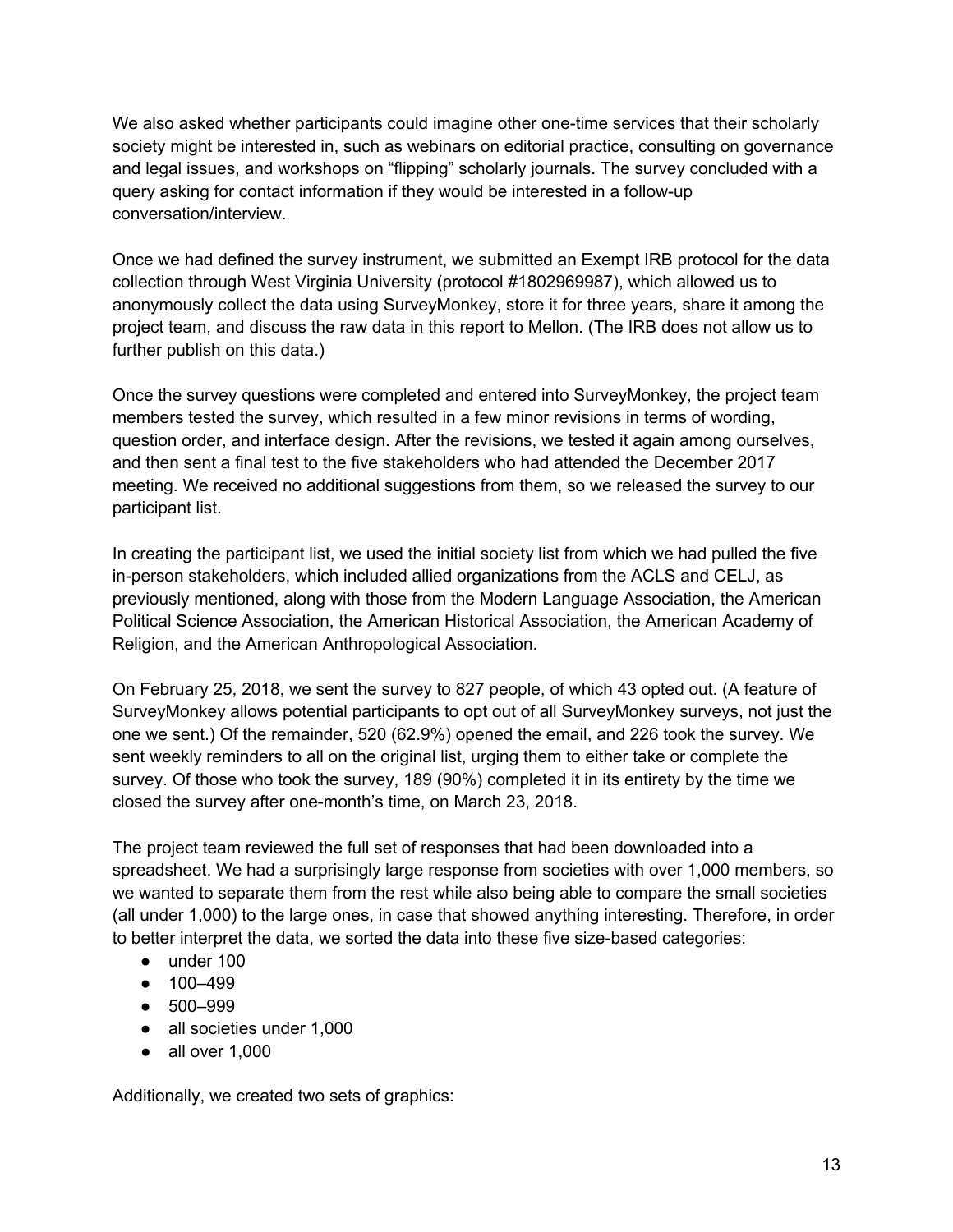- 1. Ones that compared those under 1,000 members to those over 1,000
- 2. Ones that compared across four categories: those under 100 members, 100–499 members, 500–999 members, and those over 1,000 members.

We also reviewed all the qualitative answers, which comprised mostly responses to any "Other" categories we included. An analysis of the key data points and visualizations are presented in the next section.

# **Survey Data**

The excellent response rate ( $n = 226$ ; 28.8%) to the survey seems to indicate that scholarly society executives are eager to share information about their societies. Following the structure of the survey, which was split into two sections, the results that follow will be presented first based on answers to the demographic questions and then on the consortial questions. For visualizations on all results, please see Appendix C.)

#### Demographic Data

Ninety-five percent (95%) of respondents were from doctoral-granting universities in the United States or Canada (we did not distinguish between these two countries in the survey). As one might expect from the groups that made up the participants' list, societies in history (40% of small societies), literature or composition/rhetoric (27% of small societies), and interdisciplinary studies (20% for small societies) were the largest groups of respondents, with smaller representation from area studies spread across the disciplinary spectrum.

The largest number of respondents by society role were presidents (45% for small societies; 35% for larger societies) followed by executive directors (14% for small societies; 25% for large societies). Almost 30% of small society leaders are full professors (or the equivalent) and that number is closer to 36% for larger societies, making up the largest academic rank of respondents; associate professors were at 12% for small societies and 5% for large societies. Other ranks were reported with negligible numbers.

Over 70% of all respondents say their organizations are governed by elected officers. Over 50% of small societies and nearly 80% of large societies also noted that they are also governed by an elected board. (Respondents could pick more than one answer to the governance question.) Twice as many large societies (20%) had executive directors compared to small societies (10%), but the majority governance structure seems to be through boards and officers, which for some may be the same entity.

Over 70% of small scholarly societies are listed as 501(c)3 organizations (this number jumps to nearly 90% for larger societies), but about 10% of small organizations are unincorporated. Small societies' primary form of support is membership dues (over 90% rely on this strategy), followed by conference fees (~60% rely on this). Approximately 50% of the small societies rely equally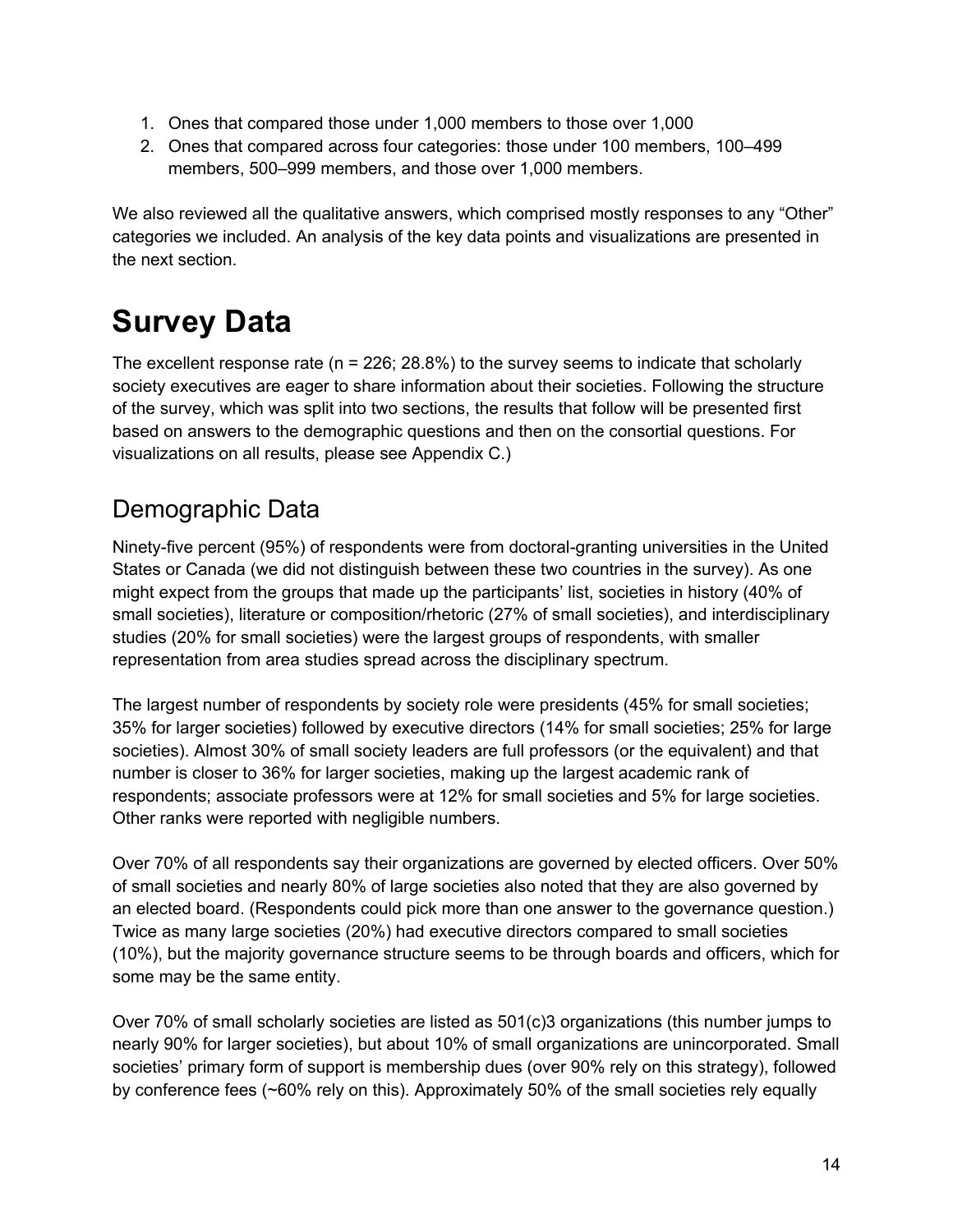on personal donations, volunteer labor, and publications (subscription fees) to supplement their income. Only 30% of the small societies rely on institutional support, in the form of in-kind support, office space, student workers, etc., despite the overwhelming majority of respondents who conduct their society work out of a university department. Small scholarly societies rely the least (17%) on external funding from endowments and grants, with most of that number found in societies in the 500- to 999-member range. When asked about their annual operating budget, small scholarly societies populate the financial spectrum from "Under \$1,000" up to \$100,000, while the majority of larger societies populate the ranks from \$100,000 to more than \$500,000.

#### Consortium Data

Ranked in terms of importance, small scholarly societies indicated the following areas of focus were important, from most to least:

- 1. Events
- 2. Membership
- 3. Publications
- 4. Administration
- 5. Promotions
- 6. Development

Almost 20% of the small scholarly societies indicated they were "under water" when it came to working on development, while they felt twice as confident but still "could use some help" on promotion and membership (ranking at 40% of respondents for each). For a complete table of responses, see Question 12 in Appendix C.

However, when asked specifically whether they felt they were spending too much time on any one of these areas (see Fig. 2), both the small and large societies overwhelmingly responded (near 50% for both size categories) that they spent too much time on administration. Events came in second for the small societies as especially burdensome, at just under 30%.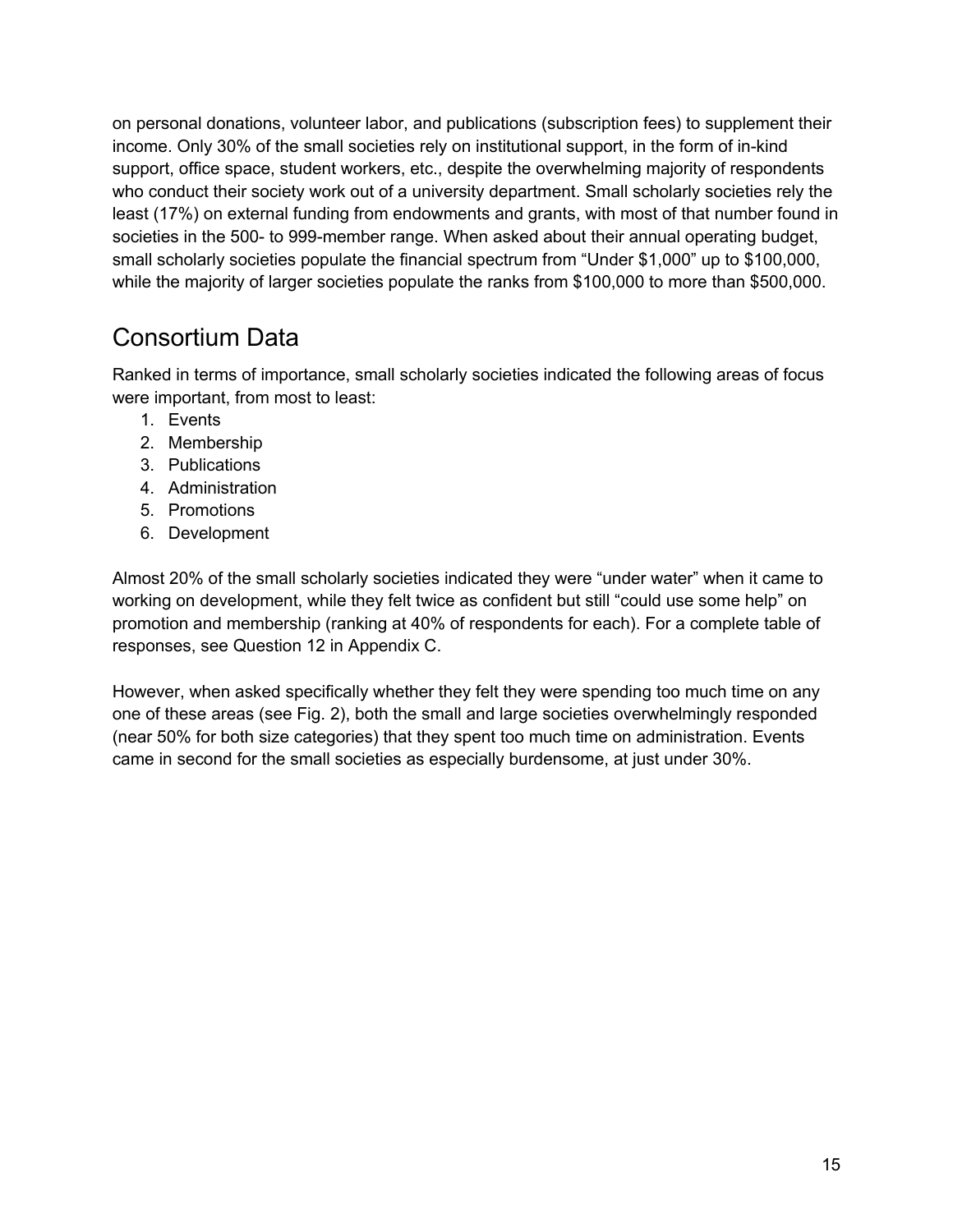

Figure 2: Question 13 asked, "On which of these areas are you spending more time than you'd like?" Administration was the leading response by small and large societies alike.

When asked where they would most like help, if it were available, the small scholarly societies responded in this order (see Fig.3):

- 1. Development
- 2. Promotion
- 3. Membership
- 4. Administration
- 5. Events
- 6. Publications

Micro-societies (societies with fewer than 100 members), in particular, desired more help on running or managing publications and events than those societies with more than 100 members. (See Q15 in Appendix C for a full breakdown of responses according to each membership level of small society.)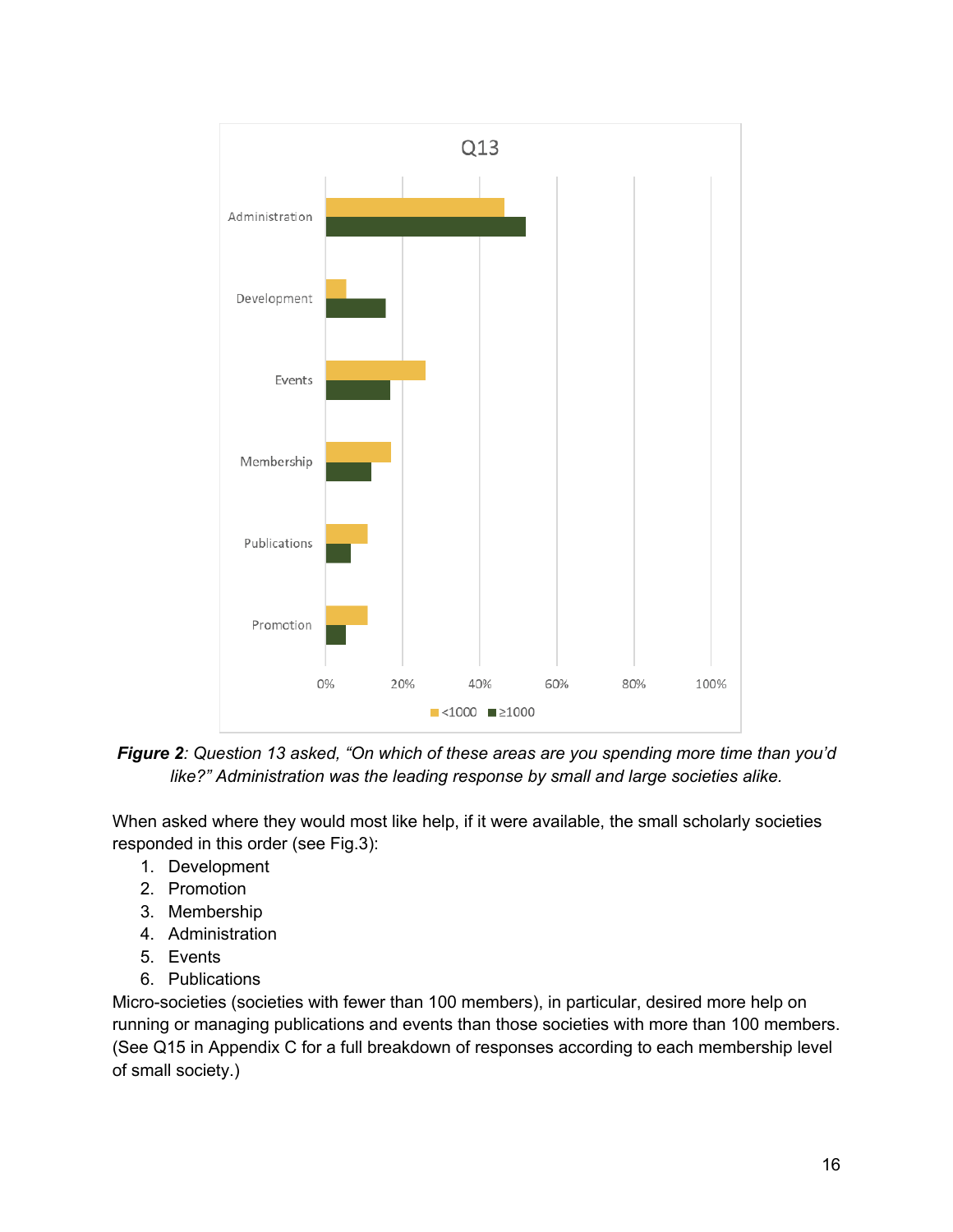

Figure 3: In Question 15, we asked, "Where would you like or need more help through additional human resources/support, if it were available?" Small scholarly societies in every demographic (>100, 100-499, 500-999) are in need of more help across the range of society tasks.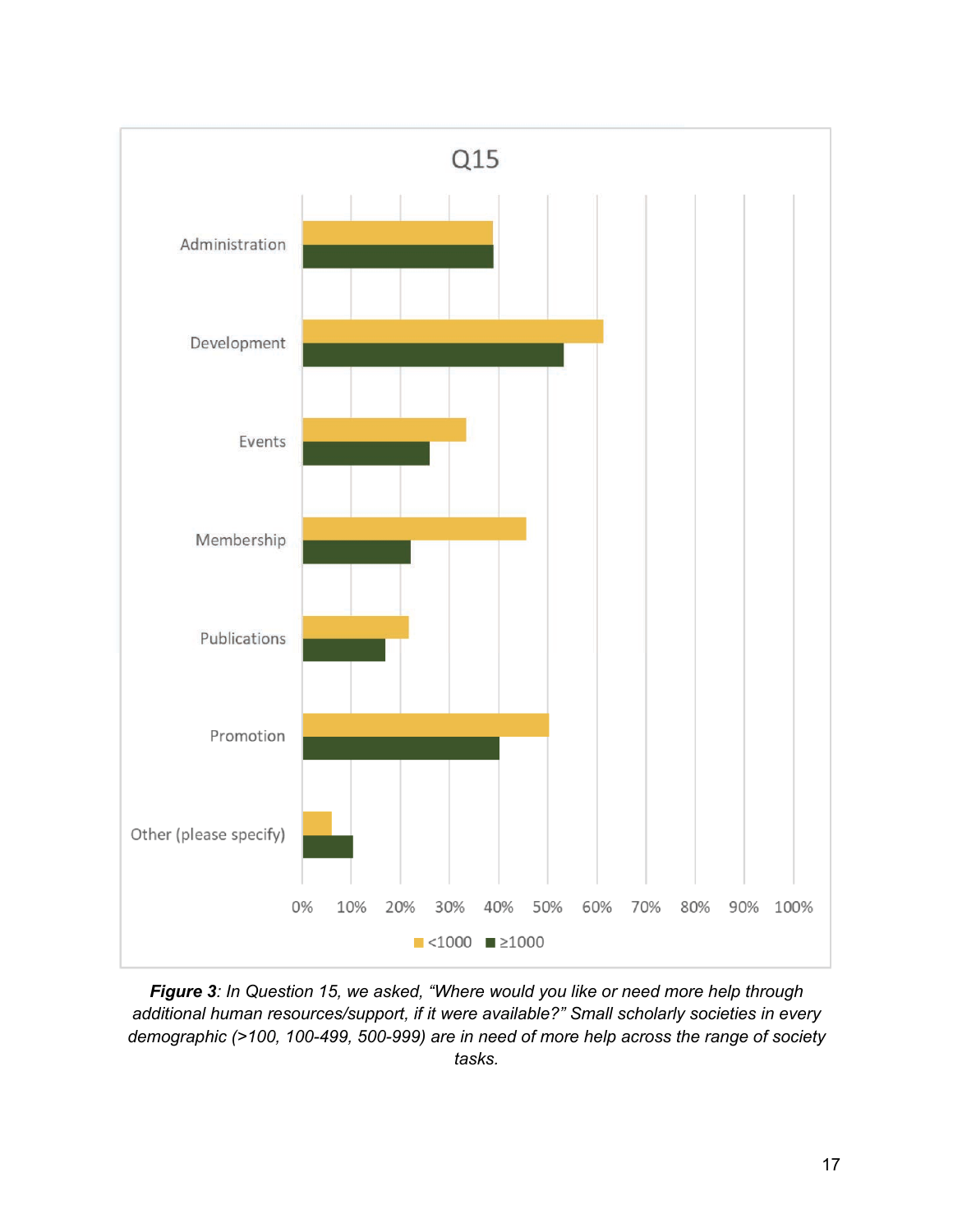When we asked which tasks within each of those larger areas societies might desire external help with, they reported the following:

- **Administration**: At least 40% of small societies desired support for accounting and bookkeeping, strategic planning, and facilitating collaboration with other societies.
- **Development**: An average of 50% of small societies desired support for grant writing and fundraising.
- **Membership**: An average of 40% desired help with membership payments, management, recruitment, and engagement, with recruitment being the strongest need.
- **Events**: Thirty percent (30%) of small scholarly societies wanted help with conference management and payments and events marketing and promotion, while over 40% desired help with conference planning and negotiations.
- **Publications**: Small scholarly societies desired the most help with copyediting (20%) and editorial/submission management (18%), although they all indicated they could use some help (15%) with other areas of publishing including subscription management, production/design, distribute and dissemination (including indexing and open access), and scholarly newsletters.
- **Promotion**: Nearly 50% of small scholarly societies wanted help with social media marketing of their organizations, as well as help with their society websites (40%) and graphic design (over 30%).

We also asked societies if there were other areas they would like specific consultation with (such as one-time services). They were most interested (~30%) in support for governance issues, such as mediation, leadership transition training, and strategic planning, as well as legal issues, such as nonprofit status and contract negotiations.

# **Survey Analysis**

The project team believes that the survey reached the appropriate leadership levels for small scholarly societies, given the majority of respondents' roles in their societies as society presidents. The overwhelming majority of these organizations have homes on university campuses. As more colleges and universities struggle through difficult fiscal issues, there is the increasing danger that they will no longer be able to provide financial or even in-kind assistance to these organizations. Indeed, it is unclear from the survey whether respondents even know what type of in-kind support they are currently receiving from their universities in order to request a maintenance or increase of this type of support. It is also possible that the low response rate (30%) of small scholarly society leaders to this question does truly indicate that they receive no in-kind support such as course reassignments for their efforts in these organizations. In either case, there is an increasing need to provide a sustainable model for the operations of these organizations.

A significant number of the society leaders are full professors, suggesting that society executives take on these positions relatively late in their careers and may stay in them for a number of years. This has implications for leadership transitions and succession pipelines; faculty may only feel they can step into these positions only after promotion to full professorship.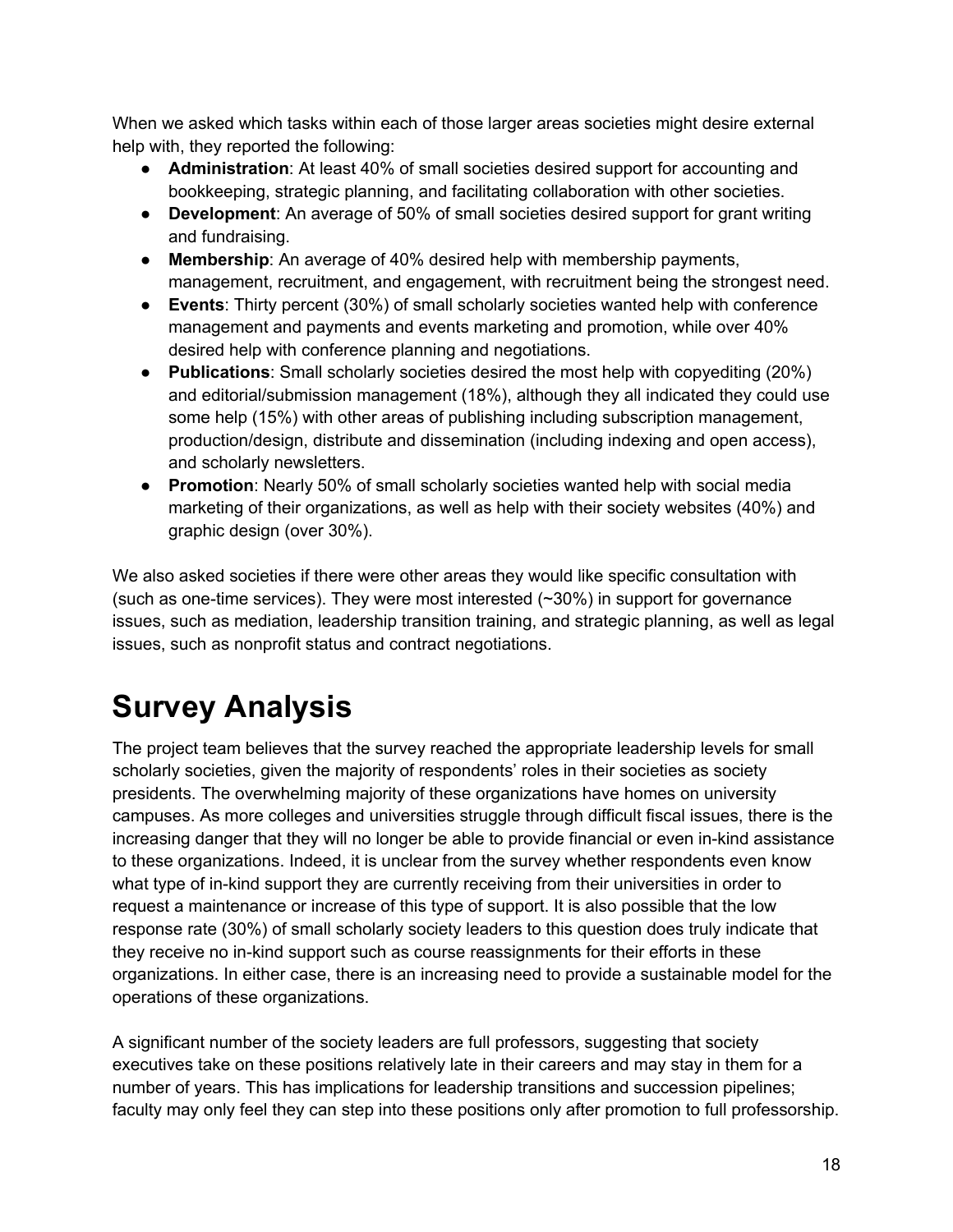Such a culture makes it difficult for pre-tenure or even mid-career faculty to step into executive positions, and in turn, when people step down, organizations may struggle with a lack of qualified applicants for leadership roles. In addition, with the shrinkage of tenure positions in the academy and the concomitant growth in non-tenure-track positions, the project team wonders what the long-term impact of this status shift will mean for the future of small scholarly societies. Furthermore, the majority of these tenured leaders are at research-intensive (i.e., doctoral granting) schools, which reinforces the idea that only the most networked, well-established colleagues can afford to serve in these service roles, perhaps to the detriment of future leadership possibilities--particularly in terms of diversity, inclusion, and equity within the academy--as well as the future stability of small societies.

A very small percentage of the small societies surveyed have executive directors, indicating a dependence on volunteer staffing alone. This dependency makes it difficult for organizations to function well during transitions of Board members (if they even have a Board) and officers. The survey respondents in the small societies' categories often indicated that they have both elected boards and elected officers, which may indicate that the officers comprise the board. This conflation between roles means that small scholarly societies may be foregoing the board's intended work of vision and strategic planning in favor of the officers' day-to-day work of managing and maintaining the society. We see these societies, who indicated they needed help with the strategic work, as requesting assistance because their volunteer officers are often struggling to complete the day-to-day work. This dependency on volunteers becomes even more precarious for small societies as universities eliminate course releases for faculty who engage in this kind of professional service.

Nearly half of the organizations surveyed are small in terms of both membership (fewer than 500) and annual budget (less than \$25,000), making them particularly vulnerable to financial crises and industry disruptions, such as the rapid changes in the publishing world. These small organizations have a relatively small number of primary revenue streams (i.e., membership dues, conference fees). This small number makes these organization more vulnerable to financial crises and downturns in either membership or conference registration.

One area the project team had not anticipated was discovering that more than half of the organizations either self-identify as interdisciplinary or focus on subject matter that is inherently interdisciplinary (e.g., area studies). As the academy continues to move toward greater interdisciplinarity, these organizations are more important now than ever. By helping them to sustain themselves, a consortium could be a significant contribution to the academy, perhaps by facilitating conversation among organizations through making available lists of peer societies and their executives. In addition, the consortium itself could offer another level of interdisciplinarity—providing a mechanism for these organization to work with one another.

Generally, respondents leading small societies (under 1,000 members) felt that their organizations were managing activities around their events and publications well, with **development and promotion** being the main areas in which they would welcome support. These societies have a strong preference for focusing their internal efforts on any of the other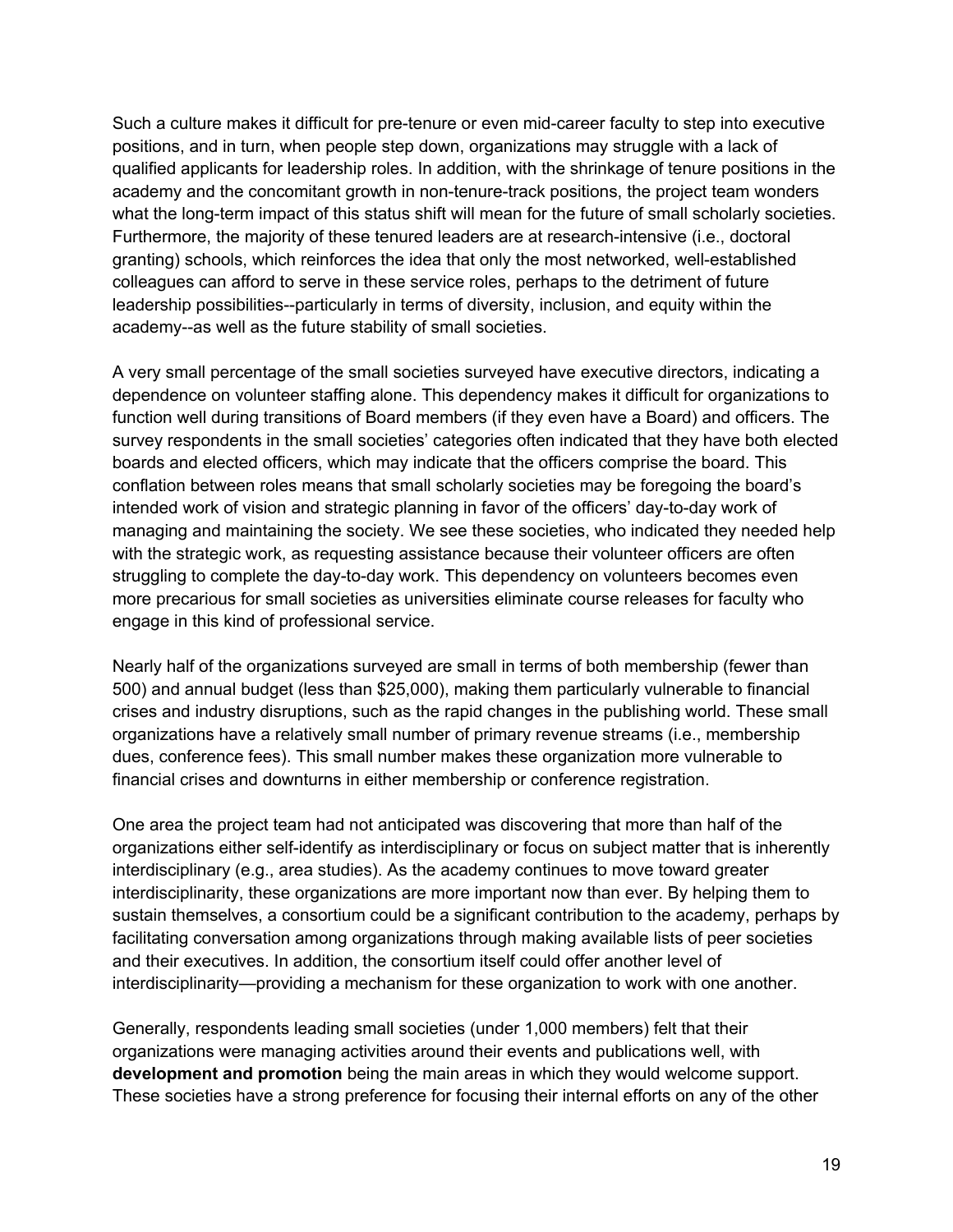areas *besides* administration, but administration is where faculty leaders note they are spending too much time for not enough intellectual or financial pay-off. So there seems to be a contradiction in their answers between how they spend their time and what they think they need (or want) help with. The organizations identified a number of areas where the staff do need more help. Again, these tend to be areas that are not the immediate day-to-day operations, but are more forward-looking (e.g., building membership, grants, fundraising, etc.). Cash-strapped and understaffed, these organization have a difficult time **planning strategically** and implementing such plans. A consortium that provided assistance in some areas might free up the staff in its efforts to generate revenue and plan for the future.

The majority of small scholarly societies that had publications were comfortable with their work in those areas, although they were still interested in getting additional help in terms of copyediting, editorial/submission management systems, and distribution/dissemination (including open-access) work. In addition, only two or three of the small scholarly societies who did not already have a publication said they were interested in starting one. Publications could be one of the most effective ways for small societies to gain notice and grow membership; they might provide collaborative opportunities for similar micro-societies (e.g., single-author societies) to publish together. That said, the project team recognizes that it is important for smaller groups to gain traction and stability before beginning to have publications. Many on the project team have publishing and production experience that extends beyond what faculty in these leadership roles have experienced working with commercial or large university press editorial partnerships, and so we wonder whether the confidence that respondents felt about their publications was more indicative of their narrower perspective of publishing, as editors, than publishers in the group have. We wondered, for instance, how many small societies are publishing in partnership with a university press versus a commercial press versus independently. (For the initial stakeholder meeting, we researched these answers before making invitations so as to get a breadth of publisher–society relations, but we did not ask this question during the survey.) Also, what do societies mean when they indicate that their journal is "doing well"? Does it indicate a financial or administrative strength or some other qualitative outcome, such as a focus on the finished publication instead of the stress points of invisible work that may be glossed over once an issue is done? While there may be possible improvements that have been made to their scholarly communication workflows (e.g., moving to a publishers' electronic platform), we wonder whether these leaders are aware of other publishing platforms, such as those that are open-source, which could help with the overall long-term stability of the society. While we did not ask for a business model for their journals or what percentage of their income comes from publications, this is a point worth pursuing in future research.

#### **Recommendations**

Our research affirmed both the promise and the long-term value of this project. The vast majority of our respondents sent a clear message about the importance of their societies and of their scholarship. These societies would benefit greatly from stabilization and the opportunity to thrive and mature. In addition, our interviews and survey data emphasized the relevance of this project to creating a more inclusive scholarly landscape. Although we were careful to select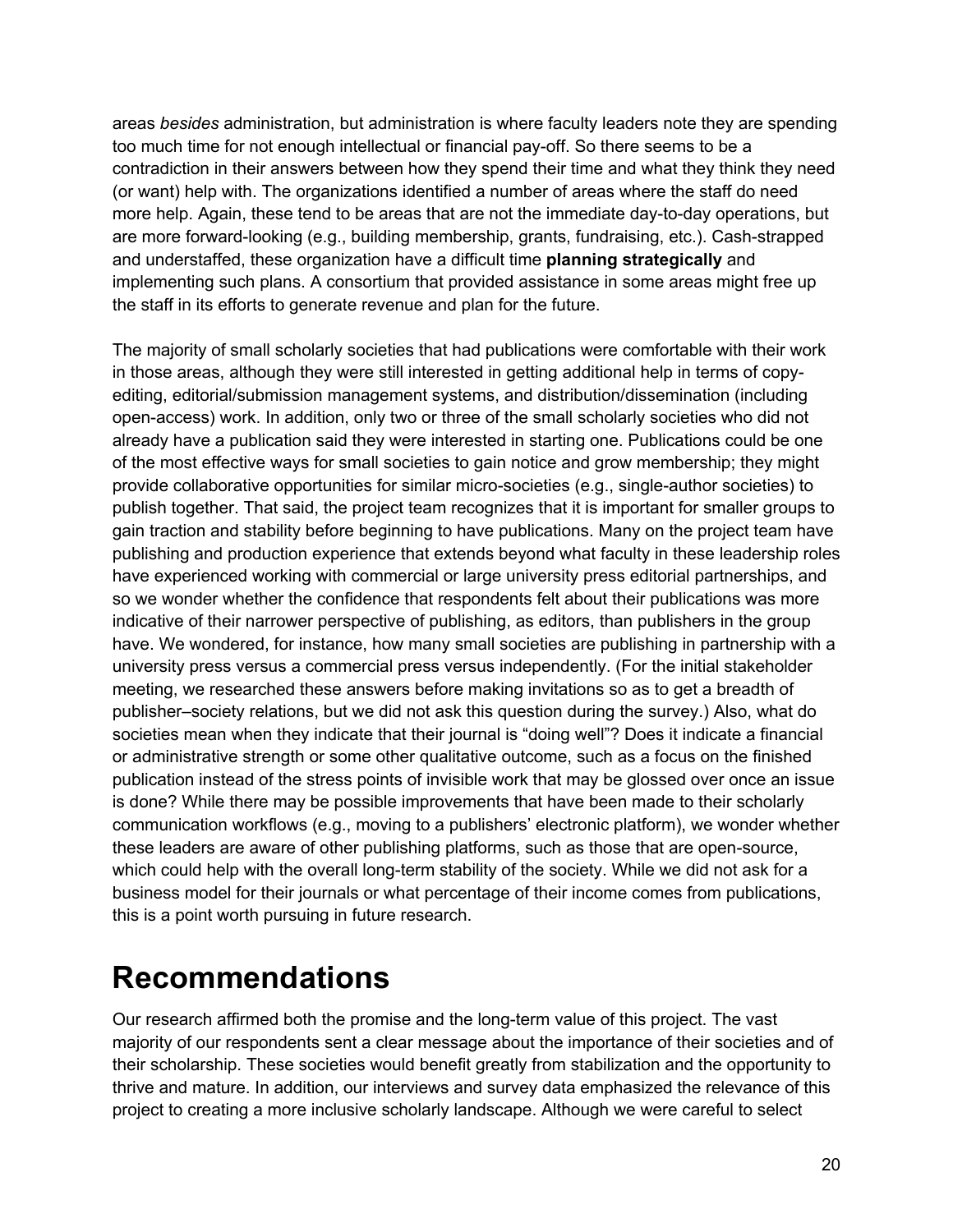stakeholders who represented the perspectives of women, people of color, and LGBTQ+ scholars, our research emphasized even more fully the importance of scholarly communications from the margins--national, cultural, global, and disciplinary. Yet these are precisely the communications and societies whose organizations are often the smallest and most fragile, benefitting from the least financial and institutional support, and hence the most in jeopardy.

This planning grant helped us answer the question of whether small, scholarly societies would be interested in a consortium that might offer both member services and consulting services: The answer is yes. And while this phase of the project helped us determine that there is viability in moving forward with the idea, there is still more research needed to discover what the business model for such a consortium might need to be, as well as what the strategy for implementing such an organization would be. That work remains to be done as part of future grants. However, we can offer some preliminary recommendations based on the survey results:

- **A consortium is desirable** by these small scholarly societies, especially if society leadership is then freed up **to focus on big-picture issues such as strategy and planning**, perhaps in conversation with others facing the same challenges. The day-today needs could be supported by such a consortium or ameliorated through stronger focus on strategic issues that maintain the lifespan of these societies.
- This organization would have a significant role working with societies on their **publications**, focusing in particular on the strategic level, not in the context of the practical aspects of journal editing and delivery. For small societies, this is exactly where the issues of scholarly communication and open access need to be addressed. Respondents discussed the day-to-day existing processes and business models of their publications, not what those processes or business models could or should be with respect to their society missions.
- Such a consortium should provide a **centralized hub of network opportunities** to capitalize on the interdisciplinarity of these societies. Offering an "infomap" so organizations can self-connect as well as fostering collaboration—possibly through shared publications, conferences, or other events—may help to strengthen the membership models of these organizations.
- By offering both strategic and operational support, a consortium should help create a space for **more contingent scholars to engage** in leadership roles, nurturing both the breadth of researchers in today's academy and sustaining the life of small scholarly societies.

In brief, we propose that a consortium of small societies would have as its primary mission to provide strategic guidance on the future of scholarly communication in the context of small societies' long-term mission, vision, and goals. Scholarly communication includes all scholarly output from the society, not only the journal. This consortium could work with executive directors and board members to think about the intellectual output of the society at a high, deep, and broad level so that they can put into place both short-term and long-term initiatives to reach their overall goals. This consortial work could be done within a suite of strategic planning services that also cover more traditional issues (e.g., governance); and we know that small societies also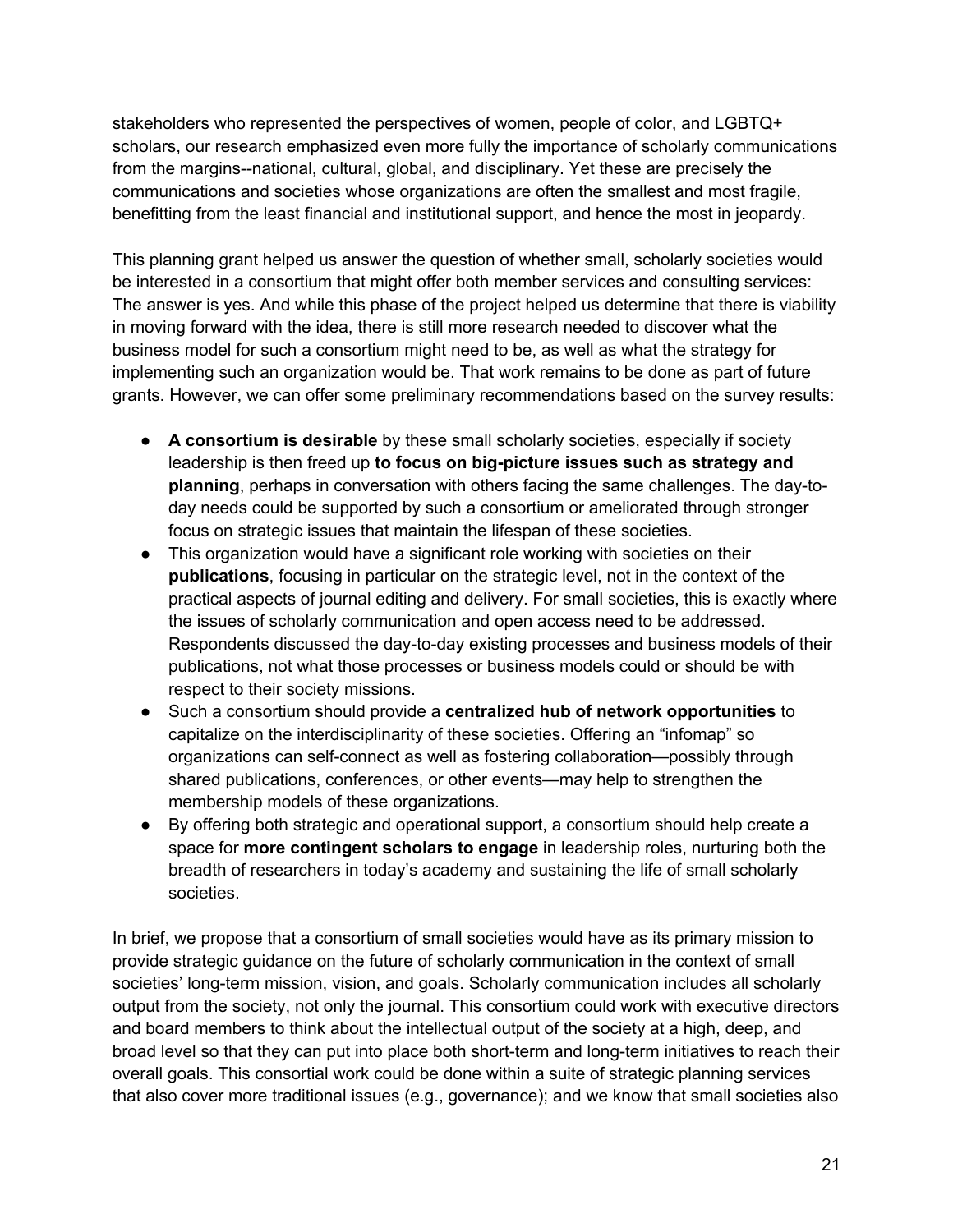need day-to-day services (e.g., administration, promotion, publication management, membership), which can serve as a more predictable source of revenue for the consortium than the one-off strategic services.

While we cannot offer a complete financial scenario now, based on the need for further financial research, we did attempt to conduct a cost-benefit analysis of running a consortium and include a sample budget based on a scenario in which there are dues from societies, donations, project charges, and funding (income) versus expenses related to an office with a staff of 2 to 2.5 people. It assumes no location on a university campus (so there's rent) and external funding to keep it afloat (see Appendix D for this interactive budget). Without some of the practicalities answered (in terms of sustaining partners, scale, in-kind rent, etc.), we could only create a speculative financial scenario that will be used to create a more stable business model in a proposed Phase Two of this project.

# **Conclusion**

Phase One of this project has presented us with the confirmation that small, scholarly societies are active intellectual places with committed (and highly overworked) individuals who see the benefit of external support, particularly through human resources offering them more stable governance and strategic planning. We also know that scholarly publishing is growing in complexity and is ever-changing. Even full-time publishing professionals who pay attention to this world on a daily basis struggle to stay on top of these changes, so it would not be surprising that (often volunteer) faculty editors and officers at small, scholarly societies would not be able to do so. Editors and officers at small scholarly societies may define success only in a financial sense (either breaking even or turning a small profit) rather than by other criteria (such as breadth of distribution, degree of access, etc.). They may not know what is on the horizon vis-avis publishing, and thus may not know the challenges that await them. We submit that scholarly societies do not know what they do not know, which is why we believe these societies do not think they need help with their publications (as a major example).

We believe strongly that moving towards a consortium model for these small societies will help us open the conversation towards open access with their publications, and this initial research has laid the foundation to further explore how small, scholarly societies can be engaged and sustained in multiple ways that will allow them to consider flipping their publications in the (hopefully near) future.

To continue working towards that goal, we are planning a three-phase strategy, with this current report concluding the first research phase. The second phase, similar in scope and duration to the first but focused exclusively on researching potential business models, is currently in the proposal-writing stage. The third phase would be implementation of this model.

Specifically, we will partner with a scholarly organization with a vested interest in such consortial work to pursue a second round of research activity with the Andrew W. Mellon Foundation that includes: